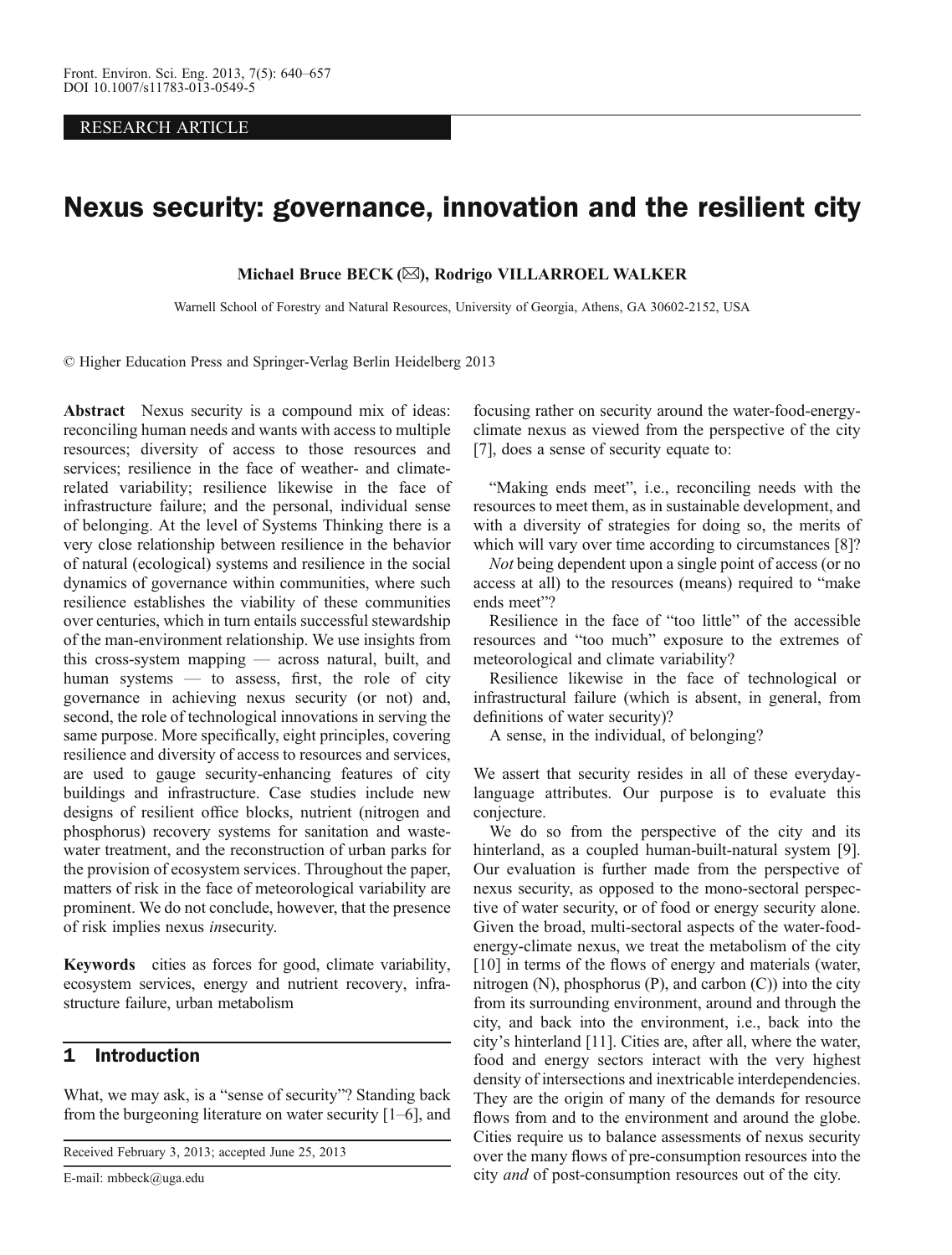Section 2 begins by summarizing our provisional criteria for gauging nexus security [[7\]](#page-15-0). In Section 3, we use these criteria to examine nexus security from the perspective of the human environment, i.e., in respect inter alia of the individual's sense of belonging, and of institutions and governance (thus building on the previous work of Beck et al [\[12\]](#page-15-0)) with brief consideration given to economics and finance. Section 4 employs the same criteria to evaluate security-enhancing technological innovations in city buildings and infrastructure. This is, then, nexus security from the perspective of the built environment. The paper concludes with a discussion of nexus security and the resilient city in the context of city-hinterland relationships, i.e., from the over-arching stance of coupled human-builtnatural systems (Section 5).

## 2 Assessment criteria

As argued elsewhere [[7\]](#page-15-0), we have chosen to gauge nexus security in terms of the diversity of an agent or entity's access to resources and services, and of resilience in the metabolism of resources in the social and economic life of the city. Of the two — diversity and resilience — the latter is the more subtle, deep, and complex concept (at least for the present paper). We therefore provide a brief recapitulation of the ways in which we have previously interpreted resilience in the setting of cities as forces for good in the environment [[13](#page-15-0),[14\]](#page-15-0). This introductory conceptual "caricature" of resilience forms the foundation for our subsequent discussion in Section 3 of risk and a sense of belonging, as well as what appears to be key in the endurance and prosperity of vibrant communities.

#### 2.1 Notions of resilience

To begin with, Holling has drawn a significant distinction between "engineering resilience" and "ecological resilience" [[15](#page-15-0)]. The former is epitomized by the goals of disciplines dealing with automation and control engineering, whose purpose is to maintain the behavior of a system within some acceptable domain, or at some desired setpoint (or goal), in the face of all manner of disturbances that tend to push the state of the system away from the setpoint and out of the acceptable domain. For the city, this is summed up in the popular phrase of the 24h-7d beat (or pulse-rate) of the city, or even the implied constancy of the "city never sleeps". The pulse-rate of the city has been organized to our liking and comfort, irrespective of all the surrounding fluctuations in the city's environment, with their periods of seconds, minutes, hours, days, years, decades, centuries, millennia, and so on [[7,14\]](#page-15-0). Holling argues that such engineering resilience is brittle in quality, not least when the city (in our case) is struck by a shock or disturbance of abnormal properties and proportions, for instance a hurricane making landfall. The system may lose

all its capacities to provide life-sustaining services.

Ecological resilience in the behavior of a system, as first described in Holling's seminal paper of 1973 [[16](#page-15-0)], has in contrast the quality of the system surviving, if not in fact benefitting from, such extraordinary disturbances. Its overall behavior may no longer be gravitating around any previously comfortable set-point. Yet it continues to function fruitfully in some way throughout the disturbance and its aftermath, albeit with possibly reduced levels of those services previously considered desirable — but not with a complete absence of services. In his book Antifragile — Things That Gain from Disorder, Taleb [[17](#page-15-0)] describes his experience of the infrastructure of London's Heathrow Airport in these terms: "smooth functioning at regular times is different from rough functioning at times of stress". The former is indicative of engineering resilience, the latter of ecological resilience.

Second, Holling goes on to equate sustainable development — the "release of human opportunity" — with the evolutionary advantages of warm-blooded animals (endotherms). Advantages for such animals derive from their having multiple means of regulating their body temperature, i.e., multiple means of meeting their ends (first and foremost, survival). None of these means is notably efficient or unique. These are systems with inefficiencies and redundancies in their ways of working  $(15)$  $(15)$  $(15)$ ; see also [\[7](#page-15-0),[14](#page-15-0)], with respect to cities). Holling notes how effective control of internal dynamics at the edge of instability — seemingly under imminent insecurity generates opportunities for endotherms to achieve things other species cannot. In the present discussion, these internal dynamics would be those of the metabolism of the city.

Third, picking up on the ideas of the city's pulse-rate and the frequency spectrum of disturbances to which it and its environment are subject [[7,18,19\]](#page-15-0), what is considered "normal" for the city is focused on the daily and weekly frequencies of the spectrum. "Abnormal" is a matter attaching, on the one side of the norm, to lower-frequency fluctuations (as in droughts, which extend over months and years) and, on the other, to higher-frequency fluctuations, as in the hours and minutes of the flood, or the loss of electrical power in an instant. This way of conceiving of the separation between the normal and the abnormal will be referred to here as a "frequentist outlook" (which is different in this context from the way this phrase is used in Statistics). Clearly, this facet of resilience — of surviving the shocks and privations resulting from meteorological events and infrastructure failures — is strongly associated with the way in which Grey and Sadoff [\[3\]](#page-15-0) address issues of countries achieving basic water security under conditions of substantial hydrologic variability. The prominent periods of such variability (in hydrology) are hours, days, weeks, intra-annual, inter-annual and so on, down to very low frequency fluctuations over centuries, millennia, and beyond (themselves below even the long intra-generational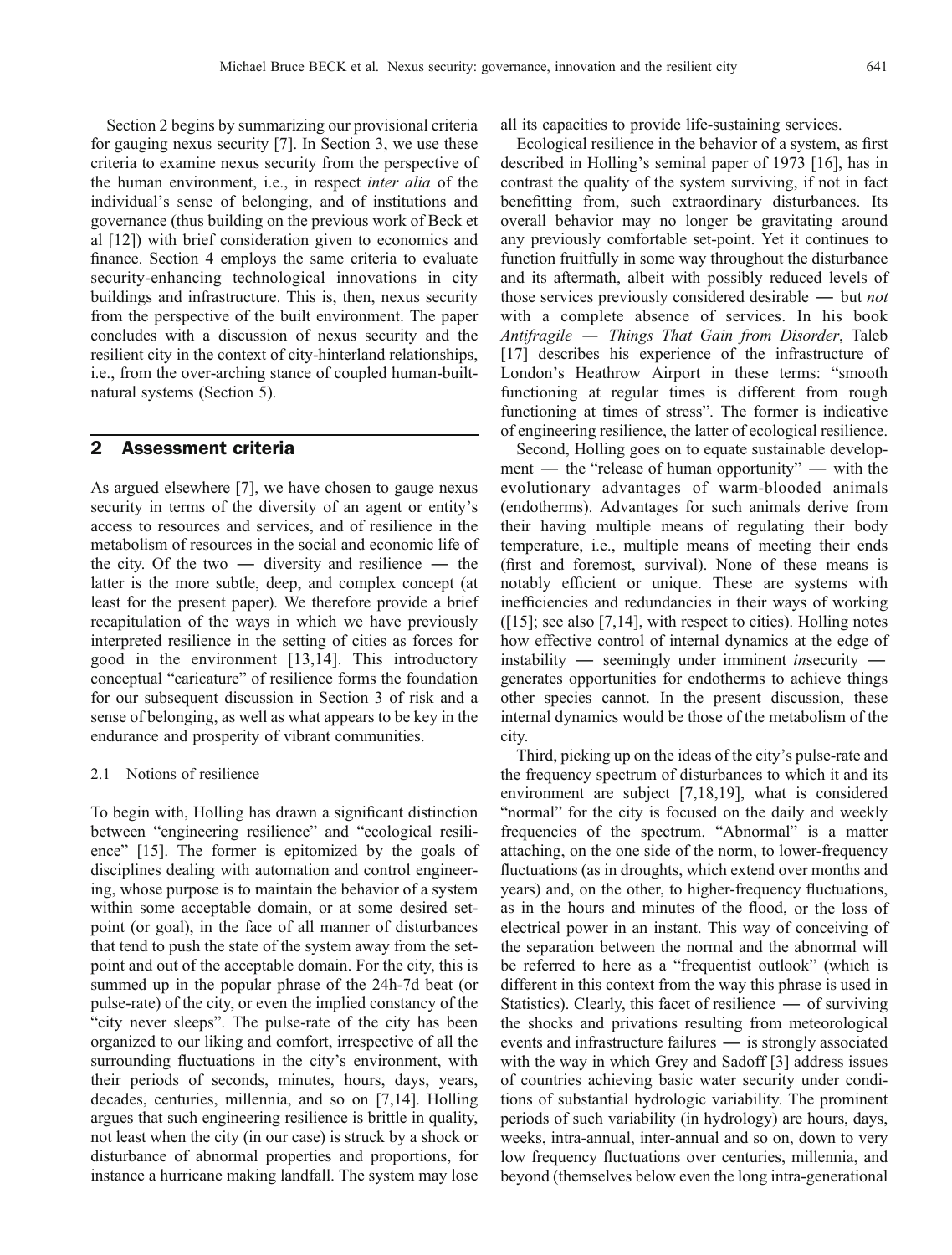and inter-generational periods typically associated with considerations of sustainability).

Fourth, all of the above facets anchor resilience as something associated with change and variation over time. Holling himself talks of fast and slow variables and their interaction [[15](#page-15-0)]. Here, we would equate fast with being dominated by oscillations with predominantly highfrequency components, and slow with low-frequency components. But it is the interaction across the spectrum that is important, hence our subsequent use of the phrase "cross-spectrum interactions". This is the same as the nature of interactions across the life cycle of projects and infrastructure, most obviously between design and construction for the long-term and operations in the shortterm. Indeed, it has been the historical neglect of considering the nature of short-term variability, and how it will be managed — some significant distance into the long-term future — that brought our own frame of thinking around to using the electrical engineering concept of spectrum [[13](#page-15-0),[14](#page-15-0),[18](#page-15-0),[19](#page-15-0)] (see also [[7](#page-15-0)]).

Fifth, these cross-spectrum interactions have their counterparts in the spatial dimension, with respect to spatial scale, hierarchical organization, and networks. Ecological resilience has therefore companion interpretations with respect to cross-scale interactions [[20](#page-15-0)]:

[E]cological resilience is generated by diverse, but overlapping, function within a scale and by apparently redundant species that operate at different scales, thereby reinforcing function across scales.

The combination of a diversity of ecological function at specific scales and the replication of function across a diversity of scales produces resilient ecological function.

Such insights will be referred to as "cross-scale interactions". The prominence of the attribute of diversity within them should also be noted.

#### 2.2 Criteria of nexus security

The broad framework for understanding nexus security, from the starting point of water security, has been set out in a companion paper [\[7](#page-15-0)]. It comprises four facets each of the notions of resilience and diversity. Our purpose is to employ them for gauging security within the human environment of the city, e.g., with respect to governance (in Section 3), and within its built environment (in Section 4), e.g., with respect to the merits of adopting some given technological innovation or strategy of infrastructure reengineering. These principles of diversity and resilience are not mutually exclusive nor are they strictly distinguishable. The one entails something of the other, as indeed is the case for the definitions of nexus security and resilience

themselves. Security and resilience differ, however, in their conceptual provenance. In the abstract terms of systems thinking, the former (security) is an "atomistic" human agent-centered notion. The latter (resilience), given its origins in the study of ecological systems, is a nature- or system-centered property, where the system is decisively a collection of multiple, interacting agents.

Consider, then, the city as the system. It acquires inputs of resources from its environment; it generates postconsumption outputs as returns to its environment (as well as economic goods and services). Access, hence diversity of access, as understood in any of the more prominent definitions of water security  $[1-4,7]$  $[1-4,7]$  $[1-4,7]$ , is taken to be access to options for either an input-supply or output-return service by an individual, household, office-block, ward/ district of the city, or the city itself. Since the concept of output-return option is perhaps somewhat unfamiliar, this will typically be an option for sanitation, for example, or for access to a facility for receiving household (food) "waste". Much of the discussion on enhancing security thus far (in the literature as a whole) has been biased toward enhancing access to input resources (as means to ends), with resources generally understood to be scarce. The manner in which scarcity is taken for granted in mainstream economics, in reconciling supply with demand, has been challenged by Mehta [\[21\]](#page-15-0). The criteria for diversity below are fully cognizant of this challenge [\[7\]](#page-15-0).

In short, our eight principles ((D1) through (D4) and (R1) through (R4) below) are intended to structure the assessment of enhancing nexus security in the following qualitative senses (as arrived at and introduced in [[7\]](#page-15-0)):

**Diversity.** Inspired by metabolism, diversity of inputsupply and output-return options should be increased through: (D1) Increasing options for access from outside the city; (D2) Reducing consumption of resources within the city to enable better sharing of access to those resources; (D3) Decentralizing, again within the city, i.e., multiplying the numbers of potential input-supply and output-return options; and (D4) Increasing resource recovery and recycling, within the city, and likewise creating new (i.e., more) input-supply options. From a system's perspective, the distinction between (D1) and (D2)–(D4) is significant.

Resilience. Inspired (in part) by the pulse-rate of the city (and the frequentist perspective), increasing (ecological) resilience should derive from considering: (R1) Increasing diversity of species, agents, and agencies within the citysystem (as the complement of the facets of diversity in all the (D) above); (R2) Creating a richer hierarchy in which to exploit cross-scale interactions; (R3) Tolerating, if not celebrating, redundancy and inefficiency of function; and (R4) Being more mindful of cross-spectrum interactions.

We now examine nexus security according to these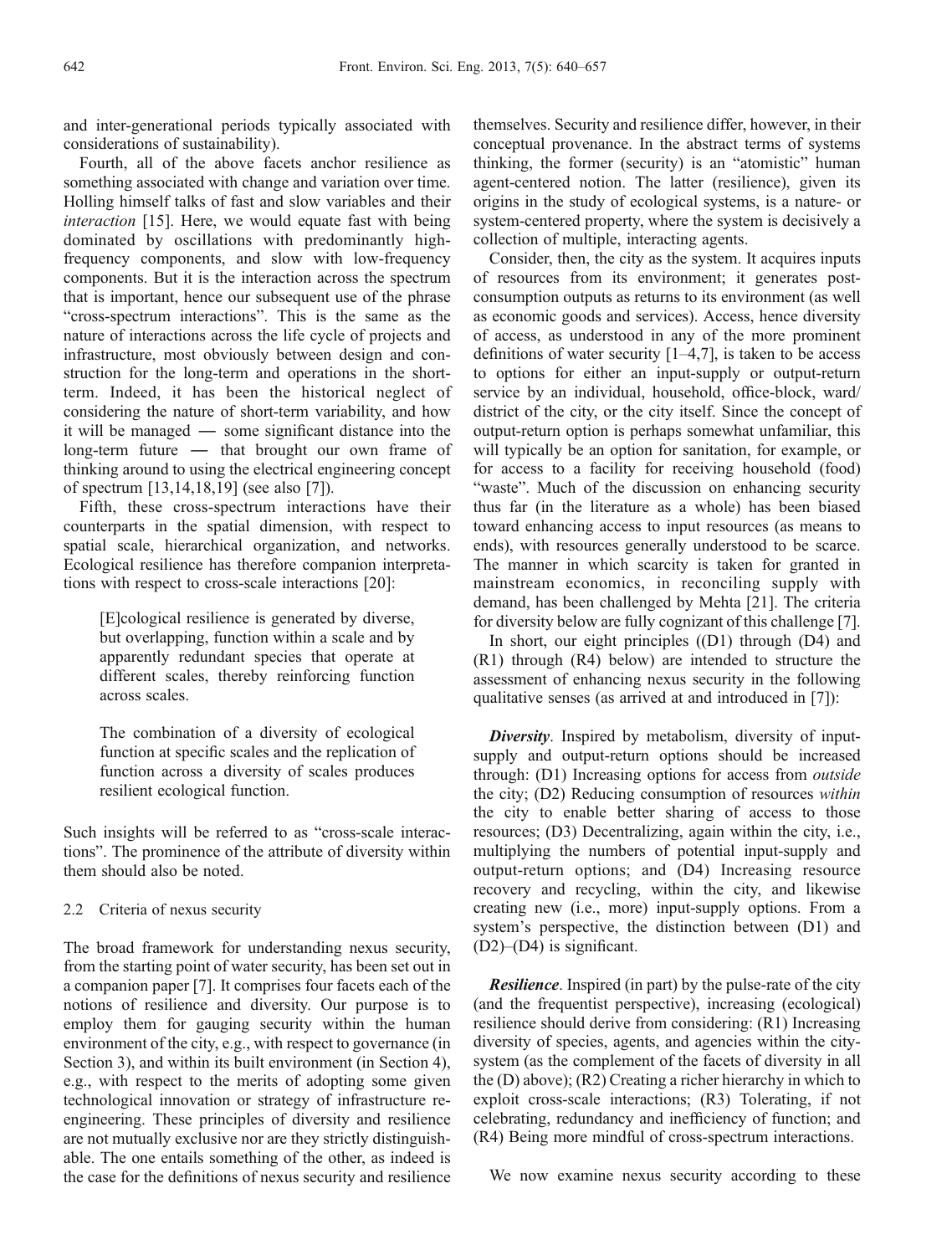criteria from the perspective of the human environment (Section 3) and the built environment (Section 4), given our over-arching view of the metabolism of the city as being that of a coupled human-built-natural system.

## 3 Human environment: governance

We perceive insecurity and seek to move away from it, just as we acknowledge unsustainability and wish to have less of it. There is some urgency about achieving both. Given economic feasibility, the pace of such change, even simply embarking upon a path toward change, is essentially dependent upon the degree to which any proposed innovations are accorded social legitimacy [\[9](#page-15-0),[12](#page-15-0)] (see also the discussions of sustainability transitions [\[22,23\]](#page-15-0)). The global water crisis has long been defined as a crisis in governance, not of the appropriate technologies. Thus, the World Economic Forum (WEF) book — Water Security: The Water-Food-Energy-Climate Nexus [[24\]](#page-15-0) — has a penultimate chapter on "New Economic Frameworks for Decision-Making", albeit not frameworks that are likely to challenge the orthodoxy of neoclassical economics [[7,21](#page-15-0)]. "Innovative Water Partnerships", however, are the culmination of the book in its final chapter.

How then does (and should) governance affect nexus security?

#### 3.1 Plural rationalities: security, risk, and belonging

Good governance has intrinsic merits with respect to enhancing a sense of personal and collective security within a community. The converse is also true. In other words, apart from appreciating that security may be enhanced through technological innovation and the material world of physical infrastructure (the subject of Section 4 below), it may be likewise enhanced through the social infrastructure of governance.

In his seminal theory of human motivation, Maslow [\[25\]](#page-15-0) elaborated a hierarchy of needs for the individual at a strictly personal level. They passed from basic physiologic needs; up to safety needs, including health, hygiene and employment; then love/belonging and social needs; further up to esteem needs; and beyond all these there was a yet higher level of growth needs. We can deduce from this that the quality of community governance should have a bearing on the individual's security in respect of his/her perception of "belonging" to that community. Arnstein, in her landmark paper on "A Ladder of Citizen Participation" [\[26\]](#page-15-0), would suggest citizen control as the climax of participation. A definition of this would amount to the very opposite of the vastly inferior practice of tokenism, in which government agencies hold all the power and act decisively, but merely inform, consult or placate the individual citizen and his/her community. What level

would be the more nexus-secure: the bottom or the top of this ladder of participation?

Matters are probably somewhat more subtle and complex [\[12,14,27\]](#page-15-0). While we do not here equate security with the absence of risk (as we shall see), let us consider the plural attitudes toward risk we can find in society. This will reveal a theory of plural rationalities, ergo plural ways of seeing the world, of organizing, and of managing the man-environment relationship. As elsewhere, the assertion is that resilience is interwoven with nexus security [[7\]](#page-15-0). In fact, our argument will proceed in reverse historical order: backward, as it were, from the notion of resilience in the man-nature relationship, hence resilience in social ("man") dynamics of the human environment [[28](#page-15-0)]; to resilience in the behavior of ecological ("nature") systems [\[16,29\]](#page-15-0), with reference ultimately back to the foundations of Holling's seminal work.

Very briefly, and cryptically succinct, there are (first) four attitudes toward risk (see [\[28](#page-15-0),[30\]](#page-16-0) for the full discourse). As archetypes, these are: the risk seekers and takers, whose outlook we shall style as  $(I)$ , for reasons that will shortly become apparent; others who believe they know how to manage risks  $(H)$ ; those who abhor risk  $(E)$ ; and yet others who are the absorbers of risk  $(F)$ . Under water *insecurity* — in the absence of water development as the platform for subsequent self-sustaining (more general) development — Grey and Sadoff observe that high levels of "risk aversion" will constrain growth and diversification [[3\]](#page-15-0). For them, this is the one, specific attitude toward risk that is of predominant concern.

Second, the four categories reflect four ways of organizing competition, each occupying a quadrant of the 2-D plot, as it were, of an equality-inequality axis of symmetric-asymmetric social transactions and an axis of unfettered-fettered competition. They are [[31](#page-16-0),[32](#page-16-0)]:

a) The individualists  $(I)$ , or free-marketeers, who are convinced of the rightness of unfettered competition on a level playing field (symmetric transactions) and who privilege the creation of private goods;

b) Hierarchists  $(H)$ , who prize public goods and a commitment to regulation in a world organized according to asymmetrical transactions (inequality) and fettered competition;

c) Egalitarians  $(E)$ , who favor a world of common-pool goods and equality (symmetric transactions), and from which unfettered competition is absent; and finally,

d) Fatalists  $(F)$ , who perceive themselves as inhabiting a world made up of club goods, from which they are excluded, and who are unable to organize themselves in any way that might affect any outcome, i.e., individuals with a world view consistent with unfettered competition and inequality.

The focus of Mehta's book [\[21](#page-15-0)] — The Limits to Scarcity: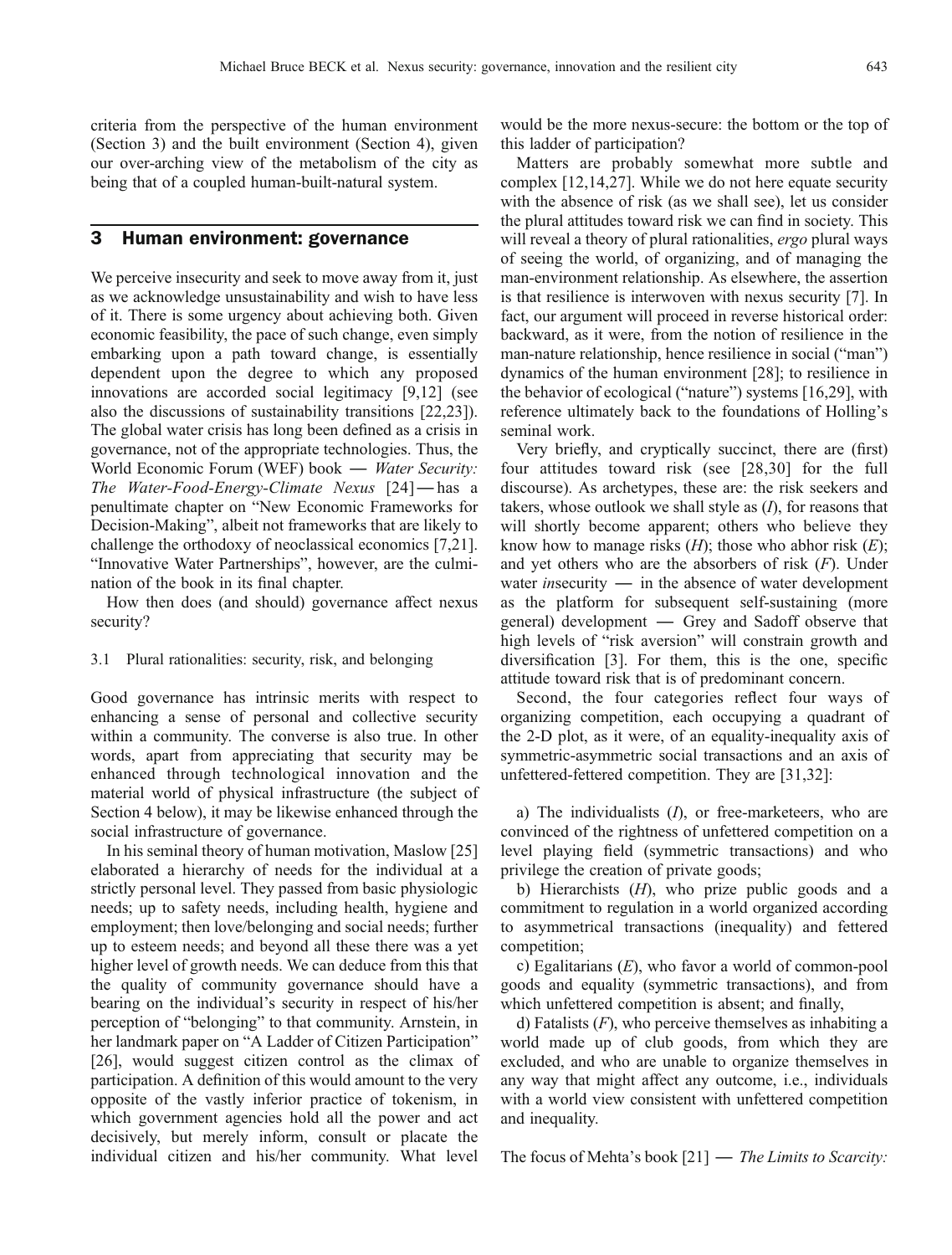Contesting the Politics of Allocation  $\overline{\phantom{a}}$  is that scarcity, in reconciling means and ends and in balancing supply and demand, was long ago assumed to be a "natural" "fact of life" by mainstream economics, which is solely the economics of the overwhelmingly dominant free-marketeers  $(I)$ . There is more to dealing with scarcity, she argues, than merely this one view of it [[7](#page-15-0)].

Third,  $(I)$ ,  $(H)$ ,  $(E)$  and  $(F)$  each have their own rationales, which is to say, there are plural rationalities. What may seem quite rational to one may appear utterly irrational to another. In principle, there would not be just the one "rational economic man" of computable general equilibrium models [[33](#page-16-0)], but several. For Thompson, "rational economic man" acts in a world where ends (needs) and means (resources) are managed ever upwards and as high as possible [\[8\]](#page-15-0). For Fine [\[34\]](#page-16-0) rational economic man acts as though he is an optimizing "automaton" [[7](#page-15-0)].

Fourth, each of the four so-called solidarities has its own world outlook (*Weltanschauung*), in particular on the manenvironment relationship, and hence its own style of managing that relationship, i.e., in large part reconciling ends with means [[7,8\]](#page-15-0). Technically, however, the archetypal fatalist  $(F)$  has no say in any such matters of management or policy formation; by definition, s/he is disengaged from the process of debating, voting and community decision-making.

Given these four briefly stated steps, taking us (in effect) from individual, personal attitudes toward risk to collectively organized styles of stewardship of the manenvironment relationship, we can at last express the oneto-one mapping, from Thompson's theory of plural rationalities [\[31\]](#page-16-0) to Holling's four Myths of Nature [[29](#page-15-0)], as achieved in [[28](#page-15-0)]:

- (I) holds to Holling's Myth of "Nature Benign";
- (*H*) to "Nature Tolerant But Perverse";
- (E) to "Nature Ephemeral"; and
- (F) to "Nature Capricious".

By way of orientation on these Myths, "Nature Benign" would be precisely the necessary state of affairs for the city to proceed comfortably on its way, with everything around it subjugated to the dictates of comfort and the 24-7 beat.

Overall, our highly abbreviated logic has proceeded from a person-centric, single-agent outlook — with its origins in Maslow's [[25\]](#page-15-0) theory of human motivation (and hence personal attitudes toward risk) — to a multipleagent systems perspective.

Security for the individual might now be seen to be a matter of his/her belonging to one of the ways of thinking about the man-environment relationship  $((I), (H), (E)$  or  $(F)$ ), having these convictions confirmed by observation and experience over time, and witnessing policy and technological interventions being tailored to serve their personal aspirations for the future (instead of those of the others). If this is so, security resides in all four attitudes

toward risk. The presence of risk and its harms is not identical with a sense of insecurity.

#### 3.2 Governance at the core of nexus security

Governance, it is argued [\[27\]](#page-15-0), entails the recognition of this 4-fold typology. High quality governance entails granting access to the debate — in this case, how to manage the man-environment relationship — by each of the three actively engaged parties  $(I)$ ,  $(H)$ , or  $(E)$ . (Members of solidarity  $(F)$ , we may recall, give themselves no voice, by definition.) Each of the three will have a voice in the debate. It will be the role of those responsible for governance to ensure that the voice of each is heard, and responded to, by each of the two other parties at the metaphorical table of the debate ([\[27\]](#page-15-0); see also [[12](#page-15-0)] and [[14](#page-15-0)] with respect to cities, sustainability, and governance). Security for the "whole", as opposed to the individual (or one of the solidarities), may come in the form of a grudging acquiescence: that those not currently most satisfied by the direction of policy and technological interventions, not least because they cater to the aspirations of others, will nonetheless tolerate the status quo — for a while [[14](#page-15-0)]. In particular, they may well do so because it is apparent that current policy does not necessarily foreclose the possibility of their eventually attaining their cherished hopes for the more distant future [9]. Think, for instance, of how members of solidarities  $(H)$  and  $(E)$  would view a policy they believe serves presently the aspirations of solidarity (I). For a start, each holds to their own view of how to reconcile means and ends, hence (arguably) differing views on security, where the conviction of each is in fact defined in opposition to those of the others [[8,](#page-15-0)[31](#page-16-0)].  $(H)$  and (E) would thus be obliged to go along grudgingly with the (I)-catering policy for a while, before returning to attempt to disrupt it. Security derives from retaining such impassioned debate over contending aspirations within the deliberative processes of good governance, which themselves might better thrive on dispute.

According to the World Economic Forum (WEF), the nub of the water security challenge, itself the kernel of nexus security, is this: in 2030 a 40% gap between the global demand and supply of water is forecast [\[24\]](#page-15-0). Increases in water supply under a business-as-usual (BaU) scenario, i.e., one that simply extrapolates past trends, will be very modest. So too will be BaU increases in the efficiency (or productivity) of water use as it flows through the systems of agriculture, industry and commerce, hence to reach people and the city. The looming insecurity and scarcity associated with a sizeable gap between demand and supply is forecast to remain. It dominates thinking, which very dominance itself, to the exclusion of other arguments not based on scarcity, would be of concern to Mehta [\[7,21\]](#page-15-0). Using illustrative results for India, the new economic framework for decision-making — of "making ends meet" [[8](#page-15-0)] — ranks the options for closing the gap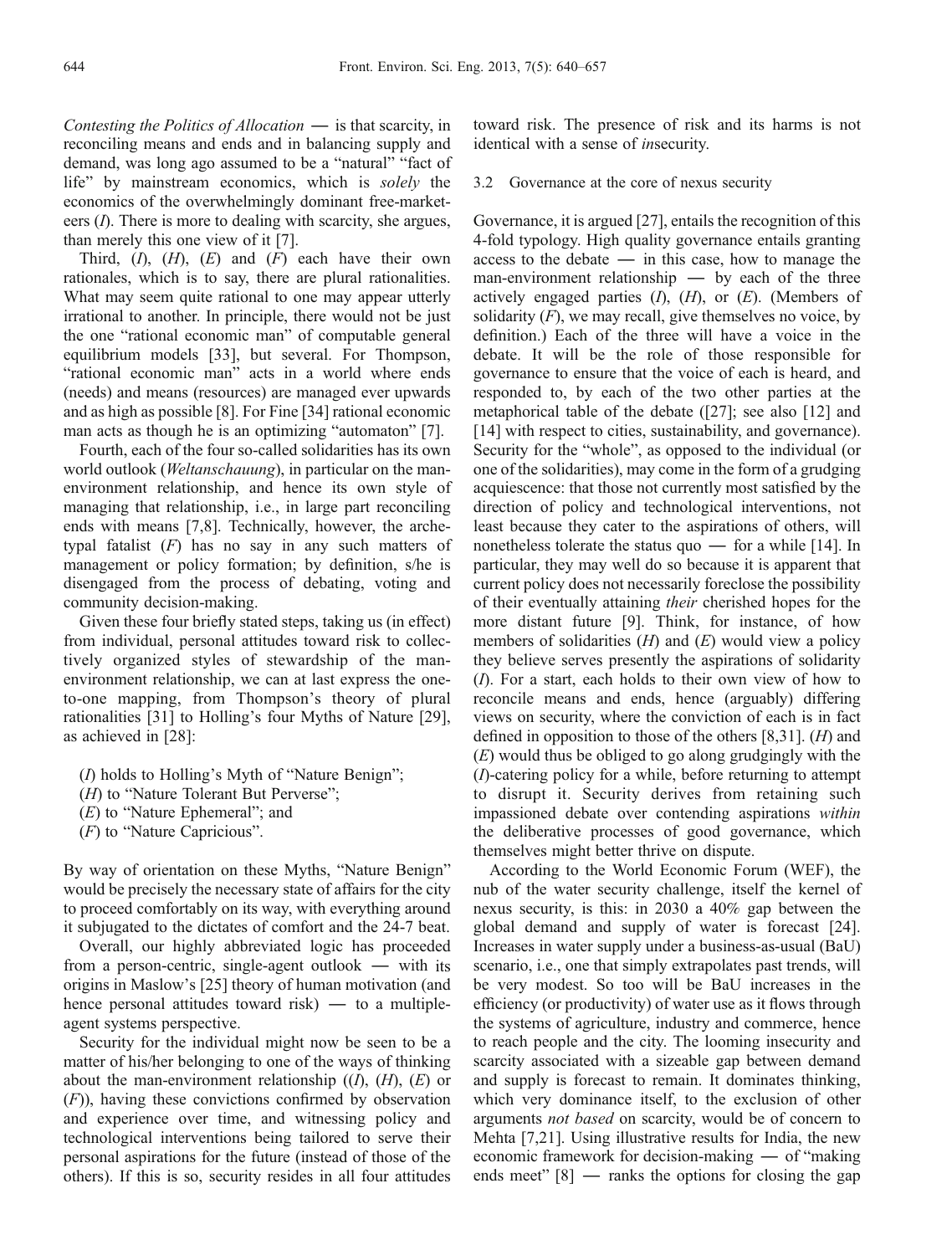according to their unit costs of supply and the additional volumes they promise to yield, including through wastewater reuse [\[24\]](#page-15-0). Enabling (or disabling) implementation of any of the options will be a function of governance, summarized under the heading of innovative water partnerships, defined inter alia as follows: an "institutional commons" is to be created and funded for collective sharing of ideas on how to resolve collectively shared challenges. This commons is to be a multi-stakeholder platform, itself encapsulated in a public-private-community partnership (PPCP) [\[24\]](#page-15-0) — possibly a partnership, we might say, that recognizes and gives a voice to those who hold stakes in private goods, public goods, and/or common-pool goods. All discussions and activities of the platforms are assuredly to be "fact-based" [\[24\]](#page-15-0). "Innovation vectors", i.e., leaders and proponents skilled in the arts of collaboration and motivation, are to be assiduously cultivated [[24](#page-15-0)].

In these ways, as elaborated by the WEF book (Water Security: The Water-Food-Energy-Climate Nexus) [[24](#page-15-0)], nexus security should indeed be understood as ultimately a function of governance and therefore in line with the arguments of Cook and Bakker in their review of water security [[1](#page-15-0)].

#### 3.3 Considerations of economy and finance

The four criteria of diversity  $((D1)-(D4))$  are about enhancing security through diversifying access to more (i.e., multiple) options, conventionally understood as options essentially for accessing flows of energy, materials and resources.

There are quite other kinds of non-material resources to which we might need (or want) access, as we can now appreciate, such as the resources of wisdom and experience — with respect to man getting along with nature and his fellow man. The theory of plural rationalities, or Cultural Theory [\[31\]](#page-16-0), doubles in a single stroke the number of such sources; diversity of access to wisdom and experience is doubled, in other words. The mere duo of markets  $(I)$  and regulation  $(H)$  is an impoverished representation of the ways of managing our affairs, wrote Thompson, shortly after the global financial crash of 2008 [\[35\]](#page-16-0):

Beyond boom and bust. Swinging between the regulations of government  $[(H)]$  and the excesses of the market  $[(I)]$  has proven flaws ... [C]ultural theory can offer a new economic paradigm.

That paradigm would acknowledge the 4-fold typology of  $(I), (H), (E)$  and  $(F)$ , for there is something of value to policy-making in the experience of the disengaged riskabsorbers  $(F)$ , giving thus a total of four quite different sources of wisdom and experience. Guided by a prevailing

attitude toward risk, asset managers display this same 4 fold diversity in their investment strategies, each perhaps being "right" at any given time, as market conditions change, evolve and fluctuate [[36](#page-16-0)]. In other words, and in general, the system — be it the stock market, the economy, or the environment — may move (unpredictably) through various regimes of strategically quite different patterns of behavior. Matters are not necessarily confined to just two such regimes, nor regimes whose behavior is best managed by strategies of just the freemarket or government regulations. Greater security for society in coping with these plural regime shifts should derive from having a four-fold repertoire of management styles, as opposed to merely two. Great ingenuity would then be required, of course, to spot a change of regime and to determine which style of management might be best suited to coping with and prospering under the new regime.

Also writing in the wake of the 2008 economic crash, Lietaer et al [\[37\]](#page-16-0) have proposed that ecological resilience in national financial systems would be improved by introducing "diverse complementary currencies": to circulate around networks, and sub-networks within networks, of national financial systems, thus mimicking the spatialhierarchical patterns of material and energy flows that imbue ecosystems with their evident coherence and capacity to endure shocks. Since 1934 a currency known as the WIR, or Wirtschaftsring, has circulated around a sub-network of businesses in Switzerland in parallel with the circulation around other networks of the Swiss national currency, the franc. The volume of WIR flows (and transactions) increases in times of national economic recession and decreases in better times. Operating together, in different networks (i.e. different parts of the whole), the two currency flows act to provide counter-cyclical stabilization of the whole and hence greater security for a greater number of citizens than might otherwise have been the case [\[37](#page-16-0)]. Based on analyses of the networks in ecological systems, the theoretical principle to be set to work here is one that tries to formalize (even in mathematical and numerical terms) where viability for a system lies, in the trade-offs between system efficiency and system resilience. It makes something of a virtue of applying principles (R1), diversity of agents (here currencies), (R2), cross-scale interactions (between regions and nations), and (R3), soft redundancy and inefficiency, in serving (R4), i.e., benefitting from cross-spectrum interactions for stabilizing behavior. Yet perhaps more importantly, the network theory upon which it builds is fundamentally one of connectivity in a system, i.e., security deriving from the principles of diversity (D) of access to material-energy flows. In the past, objections to diverse, complementary currencies have focused notably on the economic taboo of their inefficiencies [\[37\]](#page-16-0).

To summarize, access to the diversity of human experience and wisdom, and access to the perhaps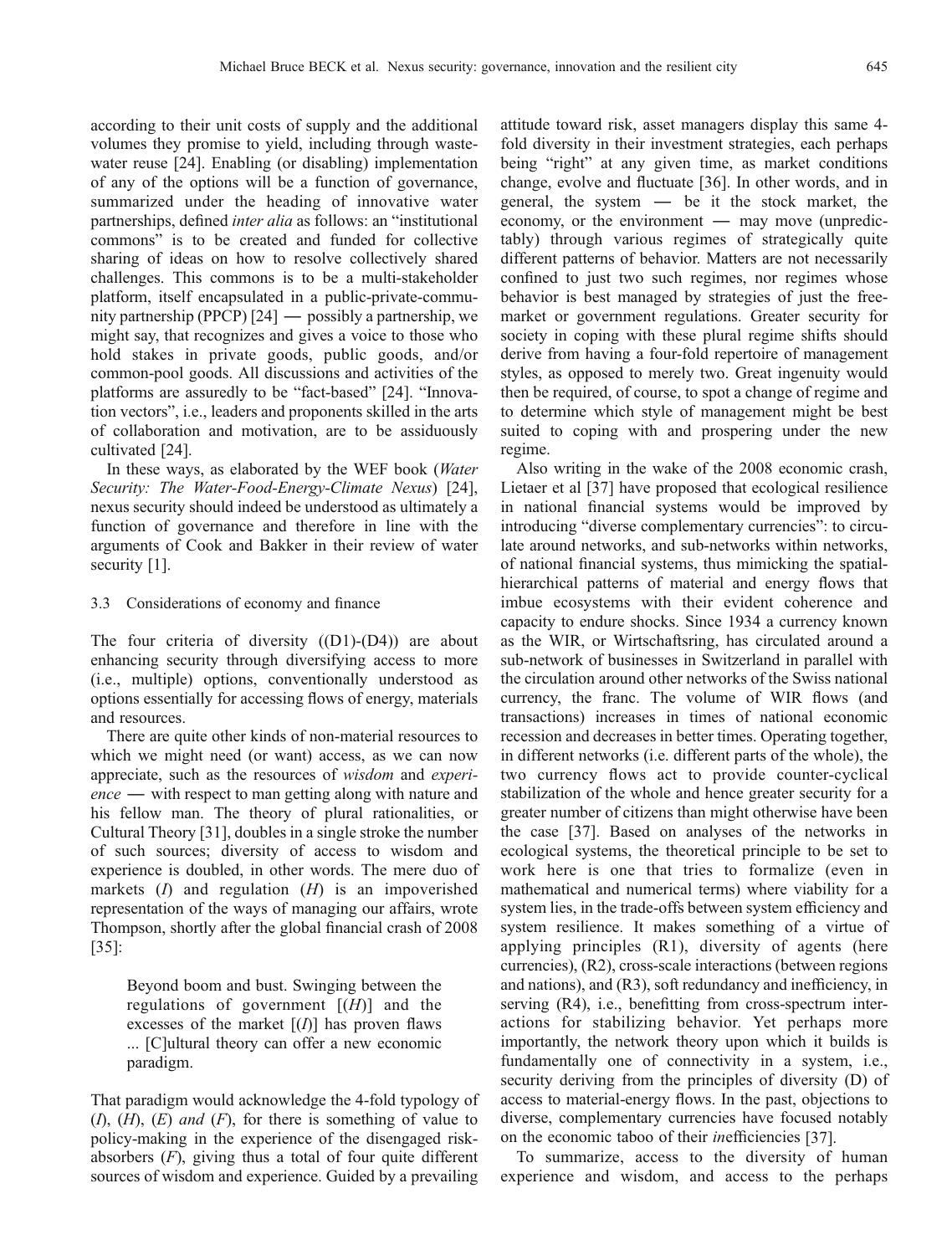surprising idea of a diversity of currencies, ought to enhance resilience and security.

#### 3.4 Enduring and viable communities

"Clumsiness" and "clumsy institutions" [[28](#page-15-0)] are Thompson's choices of words for the structures of governance we should cherish. They are meant as the sharpest possible contrast to the elegance and efficiency customarily sought in the workings of governance [\[12\]](#page-15-0). We infer from this that inefficiency should not merely be tolerated, but almost celebrated. The enduring viability of communities may rest upon it.

Resilience is fundamentally about how things change with time. Our dimension  $(R4)$  captures this in its principle of "being more mindful of cross-spectrum interactions". Drawing upon his training in anthropology, Thompson gives us the following account of how village-environment systems have endured, in order to retain their identity over the longer sweep of time, in the face of the comings and goings of shorter cycles [\[28\]](#page-15-0):

Himalayan villagers parcel out their transactions with their physical environment into four distinct solidarities, each of which is characterized by a distinct management style.

Viability can only be achieved, therefore, by covering all the bases: by the villagers ensuring that they have the full 4-fold repertoire [diversity] of management styles, and by their being prepared to try a different one whenever the one they are relying on shows signs of no longer being appropriate. The Davosers [villagers of the Davos Valley, Switzerland], like their Himalayan counterparts, have now been in their valley for more than 700 years, without destroying either themselves or their valley in the process. This achievement would not have been possible if they had opted for just one management style, or even for the two [those of  $(I)$  and  $(H)$ ] that the prevalent orthodoxy allows!

This — the way in which the two illustrative villageenvironment systems have retained their identity — is at the heart of the definition of resilience according to the Resilience Alliance (www.resalliance.org), as quoted by Moddemeyer [\[38\]](#page-16-0) (and also [\[7](#page-15-0)]).

Change is the only constant in life. Oddly enough, the constancy of an identity is metaphorically associated with very low-frequency variation (technically, it is variation with an infinitely long period). According to Thompson's account of "Man and Nature as a Single but Complex System" we have the following [[28](#page-15-0)]. Surviving shortage and surfeit (famine and flood), being viable, and retaining identity over the longer term (centuries, say), are all a function of decisive change, learning, and adaptation over shorter-term cycles of relatively higher frequencies, be they inter- or intra-generational, inter- or intra-annual, weeks, days or even higher. In short, survival, even prosperity, ergo enhanced security, derive from the workings of principle (R4), the appreciation of cross-spectrum interactions.

Could we now substitute "nexus security" for "viability"? Will what has been good for village-environment systems be just as good for the coupled human-builtnatural systems of cities and their hinterlands?

#### 3.5 Experimentation, learning, and adaptation

We are prompted to think about resilience in governance on two further accounts.

First, in proposing a new theory of urban resilience in the face of floods, Liao [\[39\]](#page-16-0) promotes the arresting idea of floods as beneficial learning opportunities and suggests that ecological resilience in the coupled built-human environments of the city resides within the community of people, i.e., in society, not the city's infrastructure. Clearly, we might raise the minor objection that elements of such resilience are, in fact, vested in green infrastructure for managing stormwater and tidal surges (as we shall see [[40](#page-16-0)]), even if they are presumed to be absent from the conventional gray infrastructure of sewers, barrages and other man-made ("hard", engineered) defenses. Significantly, Liao's proposal of society benefitting collectively from the harms to some citizens of urban flooding resonates with Taleb's recently proposed notion of antifragility [[17](#page-15-0)]. A city could be said to be antifragile when it seeks to learn from the buffeting-and-mutedresponse couples of partial flooding. Its collective humanbuilt-natural sub-systems then function so much the better to prepare — even over-compensate — for surviving the eventual catastrophic flood. The city and its citizens gain strength, i.e., a greater sense of security, in facing future disturbance and disruption from the stresses of disorder, randomness and volatility in the present, i.e., from the inconstancy and discomfort of being occasionally jolted out of the regular, monotonous beat of the 24-7 routine. Liao [\[39\]](#page-16-0) would concur. So might Holling, since the concept of antifragility also resonates with his description of the epitome of sustainable development as [[15\]](#page-15-0): the release of human opportunity when affairs are being conducted at the edge of instability (the parallel being that the evolutionary opportunities for endotherms comes with their operating at body temperatures close to lethal, as noted above). We shall return to examine further Liao's new theory in Section 4.5 below.

Second, these ideas of learning and adaptation from experimentation are prominent in Gatzweiler's work on governance [\[41](#page-16-0)]. He proposes "borrowing from the organization of public economies in metropolitan areas"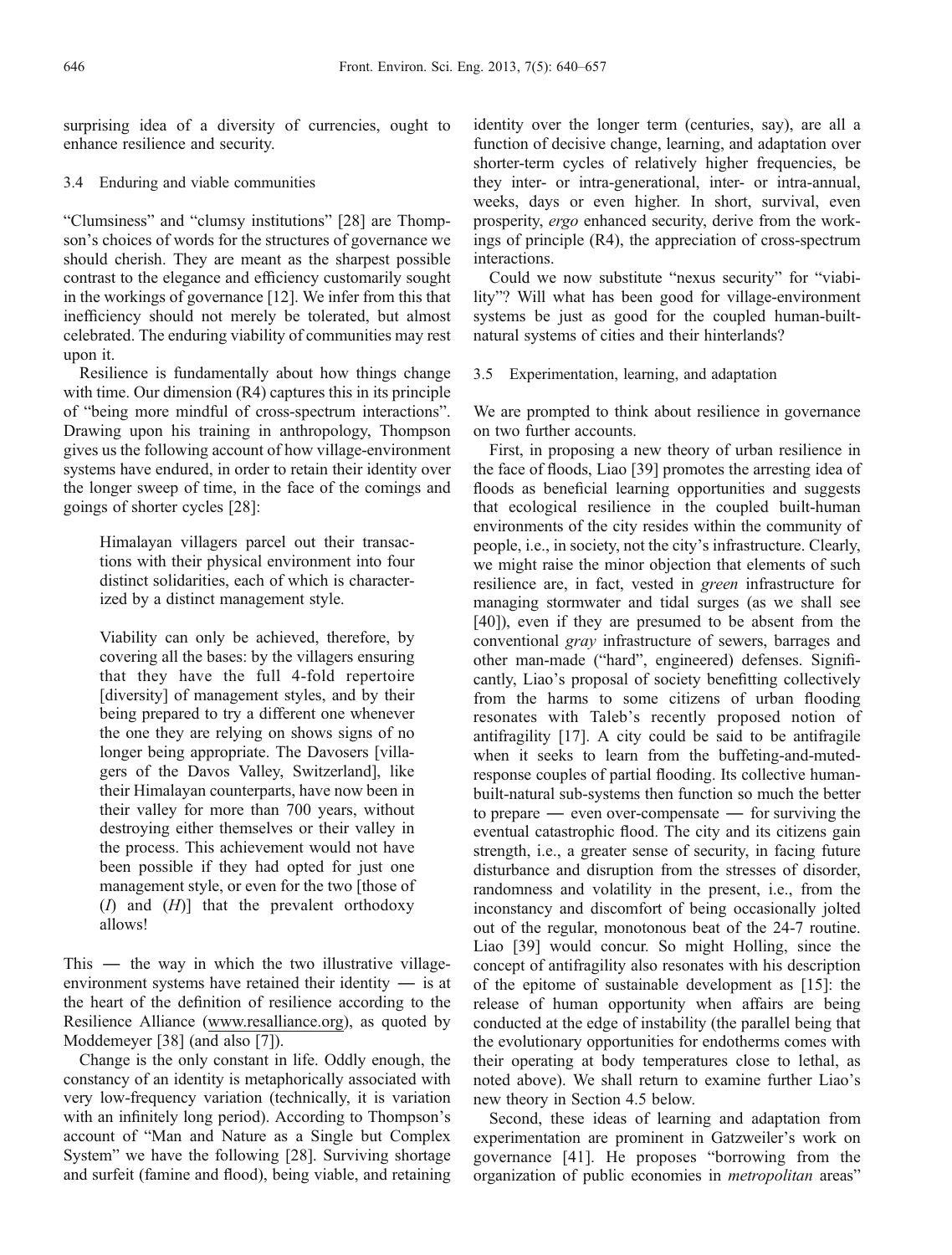(emphasis added) in order to suggest design principles for polycentric, multi-level governance in a coffee forest conservation project in rural Ethiopia. This he labels a "public ecosystem service economy for sustaining biodiversity" and goes on to say [[41](#page-16-0)]:

Other hypothesized benefits of multi-level governance are that it provides more complete information of constituents' preferences, is more adaptive in response to changing preferences, is more open to experimentation and innovation, and that it facilitates credible movation, and that it facilitates creation.<br>
In the nearly two years since we first announced<br>
In the nearly two years since we first announced

The importance of such "plasticity" in city governance and of the diversity (D) implied in the attributes of polycentric and multi-level — has not escaped our attention in writing elsewhere on technological innovation and governance for re-engineering cities so that they may become forces for good in the environment [\[14\]](#page-15-0).

Community learning and adaptation are integral to resilience; they have a bearing on a community's sense of security and its viability over the longer term. At the same time, the scope for such learning and adaptation is enhanced by diversity in the scales and loci of governance and decision-making in the city.

# 4 Built environment: innovation

We now assess some case studies of such innovations in the forms of the built environment from the perspective of their capacity to enhance nexus security within the city, using again the criteria of diversity of access ((D1) through  $(D4)$ ) and resilience  $((R1)$  through  $(R4)$ ). By the end of this assessment (in section 4.5) our discussion will have returned to the subject of risk, but this time from the perspective of human, technological and institutional failure (which has hitherto not been prominent in discussions of water security, for instance).

4.1 The nexus and disruptive entrepreneurship

We know from its advertising campaign during 2010/11 that the energy company Exxon-Mobil has an algae biofuel research and development (R&D) program. Conceivably, given the rising prominence of the nexus, Exxon-Mobil might, through and because of the nexus, develop more readily a new and successful line of business in recovering from sewage (in the traditional water sector) the N and P precursors it needs for biofuel production. In other words, the nexus itself may facilitate the entry of more diverse

business actors into what are for them non-traditional sectors. Exxon-Mobil is not normally thought of as a water business. Security may thereby be enhanced, specifically through the principles of increased number and enhanced diversity of business agents within the water sector, i.e., (R1), and of enhanced diversity of resource-supply options (renewable energy in this case), i.e., (D4).

Writing on a blog posted at www.exxonmobilperspectives.com on 21 April, 2011, Emil Jacobs, Vice President for R&D at the company, stated the following<sup>1)</sup>:

our alliance with Synthetic Genomics Inc. (SGI; www.syntheticgenomics.com), we've made good progress in our research aimed at developing next-generation biofuels from photosynthetic algae.

SGI, in the words of its founder J Craig Venter (from a 2007 BBC Dimbleby Lecture)<sup>2)</sup>, describes the company in these terms<sup>3)</sup>:

I believe the best examples of disruptive technologies that could change our future are in the new fields of synthetic biology, synthetic genomics, and genome engineering. These fields can change the way we think about life by showing that we can use living systems to increase our chances of survival as a species. Simply put: this area of research will enable us to create new fuels to replace oil and coal.

At SGI's partner, the not-for-profit J Craig Venter Institute, researchers are already in vigorous pursuit of technology for generating electricity from sewage through a fuel cell exploiting genetically modified bacteria (as reported in New Scientist<sup>4)</sup>, 29 March, 2012; see also [\[42\]](#page-16-0)).

One does not have to look far at all, therefore, to find prospective new entrants into the business of the water sector. This will diversify the number of business agents as well as access to resource flows other than water (such as biofuels), and hence enhance overall nexus security, in principle. If, more specifically, water security and the water sector *are* privileged, then this is especially significant, because the water sector, by its own admission, is conspicuous for its unusually low-rate of technological innovation [\[14\]](#page-15-0). The assumptions of low rates of efficiency and productivity gains in the business-as-usual (BaU) extrapolations to 2030 of WEF [[24](#page-15-0)] should therefore be no surprise. They lie at the heart of *insecurity* associated with the forecast scarcity caused by the supply-demand gap.

<sup>1)</sup> available online at http://www.exxonmobilperspectives.com/2011/04/21/algae-biofuels-update/ (accessed February 6, 2013)

<sup>2)</sup> Available online at http://www.bbc.co.uk/pressoffice/pressreleases/stories/2007/12\_december/05/dimbleby.shtml (accessed May 6, 2013)

<sup>3)</sup> available online at  $\frac{http://www.synthetic genomics.com/about/(accessed February 6, 2013))}{http://www.synthetic genomics.com/about/(accessed February 6, 2013))}$ 

<sup>4)</sup> available online at http://www.newscientist.com (accessed November 21, 2012)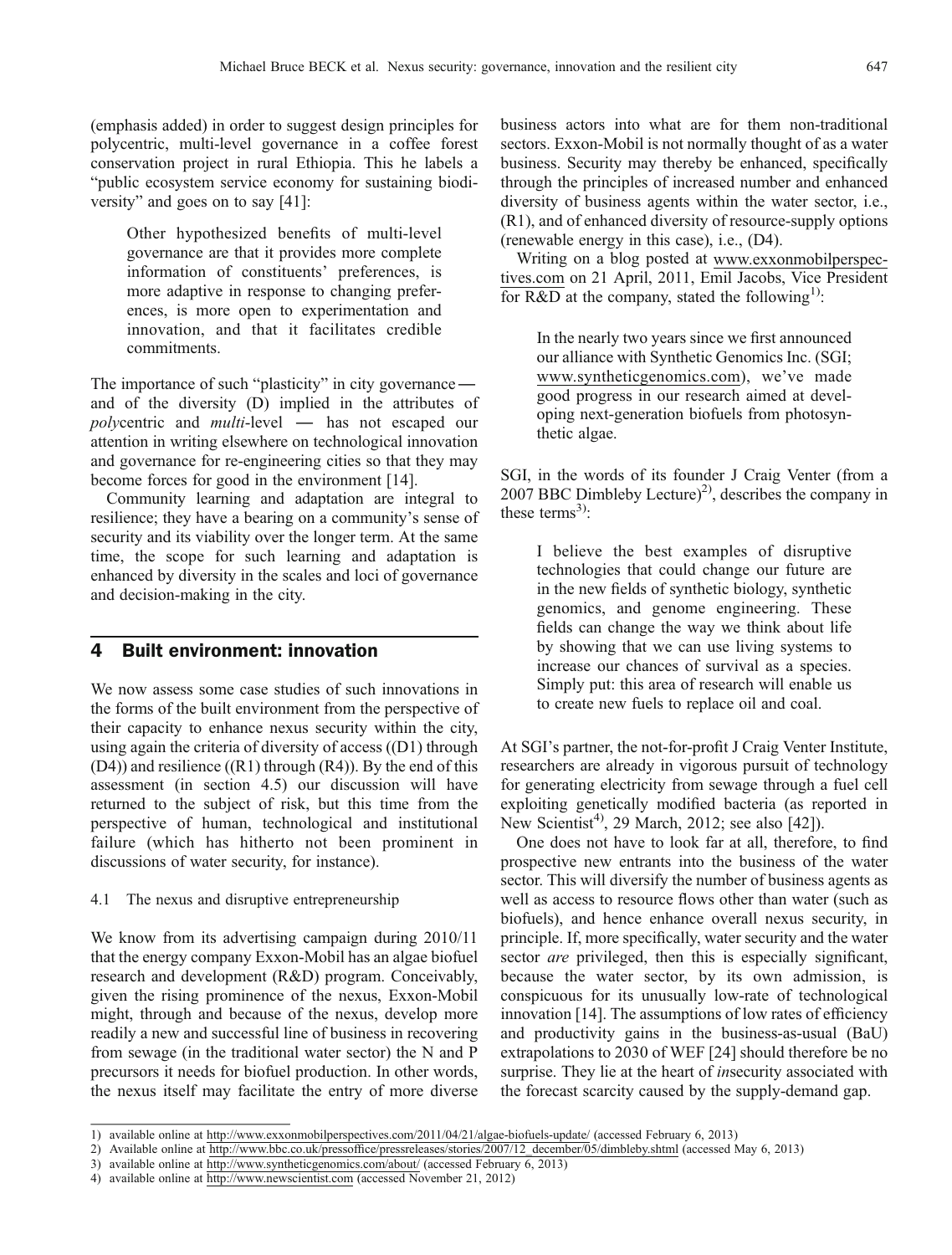From a governance perspective, in particular, through that element of governance which increases diversity for resilience (R1), we might better welcome the arrival sooner than later of disruptive, newcomer businesses, as start-ups, or "cross-sectoral insurgents" (such as Exxon-Mobil entering the water sector). A well functioning "whole system" encompassing the water-food-energy-climate nexus enhances the scope for such diversity and variety. Science creates the potential for new technologies that are (beneficially) disruptive. Governance, among other social and economic factors, creates the scope for new businesses to be beneficially disruptive. In whichever single, constituent sector the greatest promise of such beneficial "disruption" might be discerned — water, food, energy and so on — it should be the responsibility of governance to facilitate its accelerated emergence hence to improve nexus security through a greater diversity of businesses and an expanded diversity of access to resource options, when these new businesses are engaged in resource recovery and recycling.

Novelty, hence innovation, may spring from other developments, themselves well attuned to the nexus. Grounded historically in the water sector, Veolia Environnement has for some years rightfully described itself as a Multi-Utility Service Company (or MUSCO), recognizing the added business value deriving from the fact that its services cover water, waste-handling, transport, and energy [\[14,](#page-15-0)[43\]](#page-16-0). Water may indeed be privileged within the nexus; and Growing Blue, therefore, might be the fastest route to the more diversified Growing Rainbow<sup>1)</sup>. Security, however, may rise or fall as a result of the advent of the MUSCO. It may enrich the hierarchy and scales of businesses by adding an uppermost tier through crosssectoral consolidation, thereby increasing the number of potential input-supply and output-return options (D3) and enhancing resilience through more cross-scale interactions (R2). Yet the elimination of other business entities (hence options for supplies of services), which tends to accompany the creation of an upper-tier business through this kind of merger — not least, to eliminate redundancy would work to reduce security according to (R3) (with its redundancy-tolerant sentiment).

Credit as leaders in their class should therefore be given to those businesses that have fractured the traditional sectoral boundaries and hence been arguably "disruptive". This should be done tangibly and publicly, through the ratings and investments of asset managers [\[44\]](#page-16-0). Becoming a "best in class" or highly ranked in a league table matters. Given all other such tables, it is probably only a matter of time before a security league table is created (it probably exists already!). In setting out his green agenda for Atlanta (on 1 June 2012), Mayor Kasim Reed recognized his predecessor's achievement for improving the city's

sustainability ranking among U.S. cities from  $38<sup>th</sup>$  to  $18<sup>th</sup>$ and committed himself to taking the city into the Top  $10<sup>2</sup>$ Rankings matter.

#### 4.2 Resource recovery

The strategic principle of resource recovery in the city (D4) enhances nexus security by multiplying the number of input-supply options to which an agent has access.

To gauge the potential of recoverable "resource-rich" flows in a city's metabolism, consider indeed that part of the city of Atlanta lying within the Upper Chattahoochee Watershed (which is home to 1.4M people [[11,](#page-15-0)[45\]](#page-16-0)). How much of the city's currently wasted N, P, and C resources might be available for biofuel and fertilizer production? From which particular flows might they be accessible and in which of the various sectors of the nexus (energy, water, of food)? For example, and perhaps surprisingly, each year more than 50,000 tonnes of N presently enter the energy sector of the Atlanta-Chattahoochee system in fuels for transport, energy and industry. This is the largest single flow of N. Presently, however, 90% of it ends up unproductive and inaccessible in gaseous atmospheric emissions from combustion [[46](#page-16-0),[47](#page-16-0)]. In a non-fossil fuel future — thus a low-C future — this N resource flow would simply not be available for recovery.

Lesser options elsewhere, although in fact more familiar, will have to be exploited: in the residual flows from food consumption (sewage) and food waste. Thus, of the just under 10,000 tonnes of N per annum in the city's input food supply (to those 1.4M citizens of Atlanta living in the Chattahoochee watershed), slightly more than 1,000 tonnes are lost as food waste, while about 6,400 tonnes exit households in sewage, of which 60% ought to be readily recoverable for various beneficial purposes [\[47\]](#page-16-0). This is not a novel proposal. In 1913, 40% of human dietary N was being recovered from the city of Paris and recycled as fertilizer for the surrounding agricultural hinterland [[48,49](#page-16-0)] (see also Section 5 below). With respect to P, estimates of a companion recycle rate of about 20– 25% have been made [\[50,51\]](#page-16-0). Of necessity, the security of the city was mutually dependent upon the success (and security) of its immediate hinterland. It may be less so now, a century later, as we shall observe in Section 5 below.

Two case studies from very different social and developmental settings demonstrate the principle of (D4) at work today, i.e., increasing resource input-supply options through urban resource recovery and recycling.

1) The city of Ouagadougou (capital of Burkina Faso) is the site of one of several field trials in establishing and benefitting from the "Nexus of Sanitation and Agriculture at Municipal Scale" [[52\]](#page-16-0). Security is to be achieved on two fronts: the installation of an output-return option for basic

<sup>1)</sup> available online at http://growingblue.com/2012/11/07/growing-blue-to-grow-rainbow/ (accessed February 5, 2013)

<sup>2)</sup> available online at http://www.saportareport.com/blog (accessed November 11, 2012)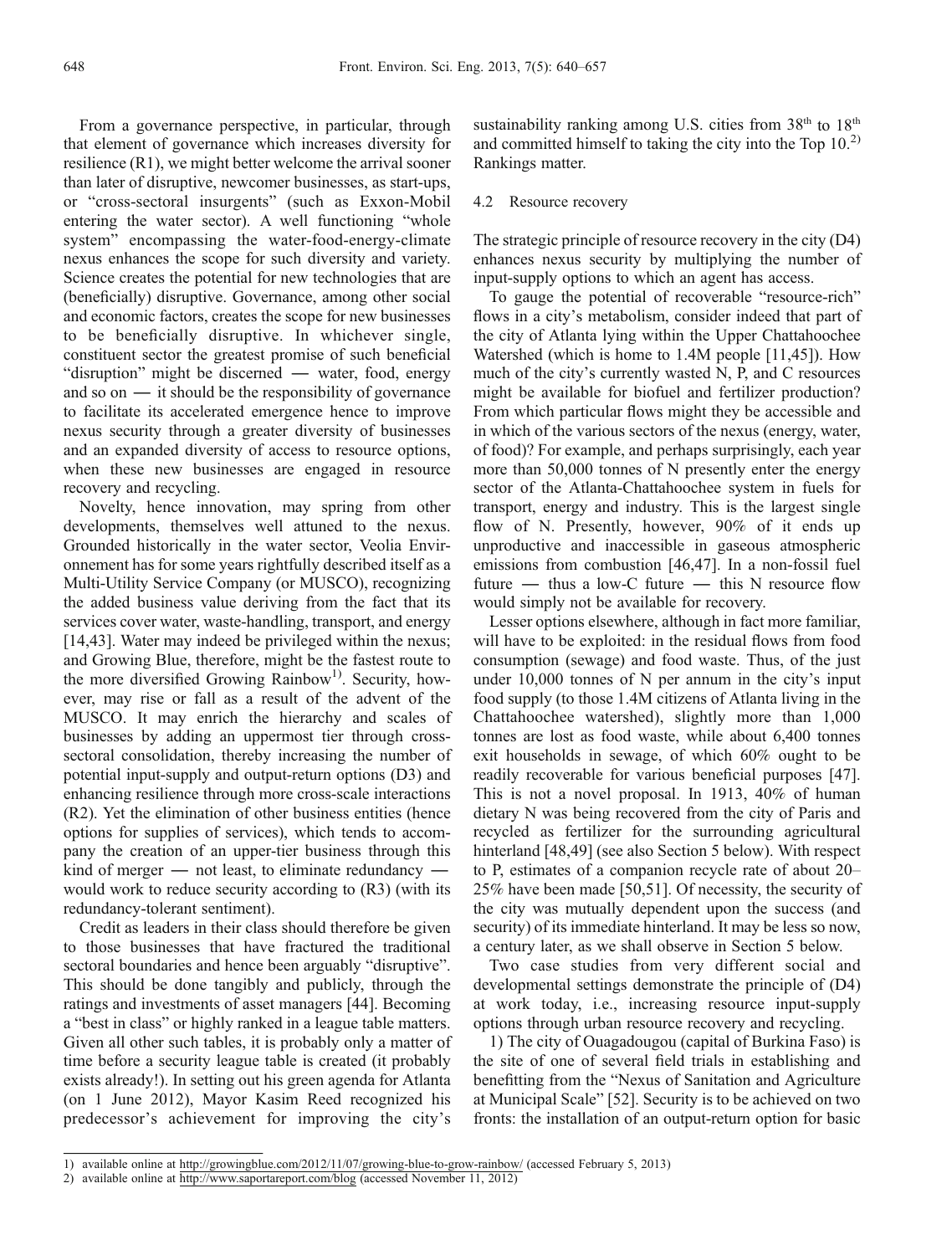sanitation in the form of Urine-Diverting Dry Toilets (UDDTs); and increased reliability, if not greater variety, in the input-supply options for urban agriculture [\[53\]](#page-16-0). The trial is taking place in a somewhat de-centralized format, in four of the city's 30 administrative districts. Placed in between the output-return and input-supply locations are "eco-stations" to which urine and dried feces collected from the UDDTs are transported and where, after adequate storage, the recovered "human fertiliser" is then sold to the urban farmers [[53](#page-16-0)]. To realize this potential for enhanced security, minimal distances between the output and input locations, hence the costs of transport, are critical.

2) Ostara Nutrient Recovery Technologies is a small start-up company and forms one element of an interesting tripartite institutional arrangement of a private, public and not-for-profit partnership (the other two partners are Clean Water Services and the Clean Water Institute™, based in Durham, Oregon, USA [\[14\]](#page-15-0)). Ostara's technology recovers slow-release, crystalline granules of P-based fertilizer, i.e., an additional input-supply option for the food sector, from an otherwise conventional, centralized wastewater treatment plant [[54](#page-16-0)]. It happens, however, that some of the recovered resource is directed toward the ecosystem services sector, a latent but significant element of the water-food-energy-climate nexus, precisely as argued elsewhere [55]. In this instance, the fertilizer is used for the purpose of restoring salmon populations in the rivers and streams of Vancouver Island in British Columbia, quite some distance away — over the border in Canada, in fact [\[14,](#page-15-0)[56\]](#page-16-0). Timing, a frequentist outlook, and principle (R4), i.e., being more mindful of cross-spectrum interactions in seeking resilience, are evident in this practice, albeit subtly [\[14\]](#page-15-0).

From a more abstract systems perspective, the Ouagadougou case study illustrates how the city (system) might re-arrange the internal structure of its metabolism to serve the goal of enhanced person-centric nexus security. An additional output-return option has been introduced, as indeed it would tellingly be expressed in detached, objective, abstract terms; in the hard messiness of subjective reality, it is the basic UDDT. In the Ostara case study, the city is seen to be intervening constructively in nature, as opposed to destructively (the popular perception), i.e., in the system's external environment. But in what ways, we should ask, might this be a modernday realization of the (presumably) security-enhancing city-hinterland symbiosis of Paris a century ago, which was focused pragmatically on person-centric food security, as we have seen above [\[48,49\]](#page-16-0)?

#### 4.3 Buildings and scale

Progressing upwards from the small and local to the citywide scale, we have the following five case examples upon which to test further our provisional criteria of nexus security.

3) The autarkic house, pushed to the very extremities of its logic, exemplifies par excellence (D2), reducing net consumption, (D3), de-centralization, and (D4), resource recovery and recycle, possibly even the resilience of increasing the diversity of agents acting within the city system (R1), where such autonomy at the household-scale is unusual. Germany is generally cited as having hosted the most prominent salients in developments along this dimension [[57](#page-16-0),[58](#page-16-0)]. According to Truffer et al [[58](#page-16-0)], the key driver for this has been maximizing water-use efficiency and water recovery and recycling. Blueprints exist for houses consuming as little as 80 L of water per person per day, and even as low as 30 L per person per day [[58](#page-16-0)]. For Londong [[57](#page-16-0)], self-sufficiency has a somewhat more rounded interpretation:

The Lambertsmühle [demonstration project] involves urine source separation and full recycling of nutrients from faeces and urine.

Achieving autarky appears to be favored in dwellings that are relatively isolated in space, if not rural in their settings. The Lambertsmühle demonstration project requires the complementary ecosystems of agriculture, gardening and wetlands, which fulfill vital roles in the recycle loops around the house [\[57\]](#page-16-0). At the limit, complete selfsufficiency will have substituted access to one set of community-furnished input-supply options (for water, food and energy), and one output-return option (for wastewater), by one-for-one corresponding householdfocused options. Technically this therefore affords no net increase in nexus security, i.e., no increase in the number of options accessible from the house. Feeling secure, however, is person-centered, as we have already seen above in Section 3. Those drawn to living in the archetypal autarkic house are most likely "independent types" (acting out, perhaps, some blend of the  $(E)$  and  $(I)$  rationales of Cultural Theory), possibly seeking to detach themselves from society, possibly deliberately courting a riskier existence, even to become more antifragile thereby [\[17\]](#page-15-0). And they might indeed need to be so. On the other hand, in a relatively more isolated rural setting, failure of the output-return (sanitation) sub-system in the house may be quite acceptable, without compromising perceptions of security among fellow members of the community. For they, living quite some distance away, might not perceive their own personal health as being threatened by pathogen propagation from the failed autarkic house.

4) The Headquarters Building of the San Francisco Public Utilities Commission (SFPUC) exemplifies primarily principle (D2), reducing consumption (of water and energy), (D3), de-centralization to the scale of a partly autonomous 13-storey building, (D4), resource recovery and recycle (for water), and something of (R1), as in the resilience of a constructed wetland in the recycle loop for water recovery. The following extracts from Harrington's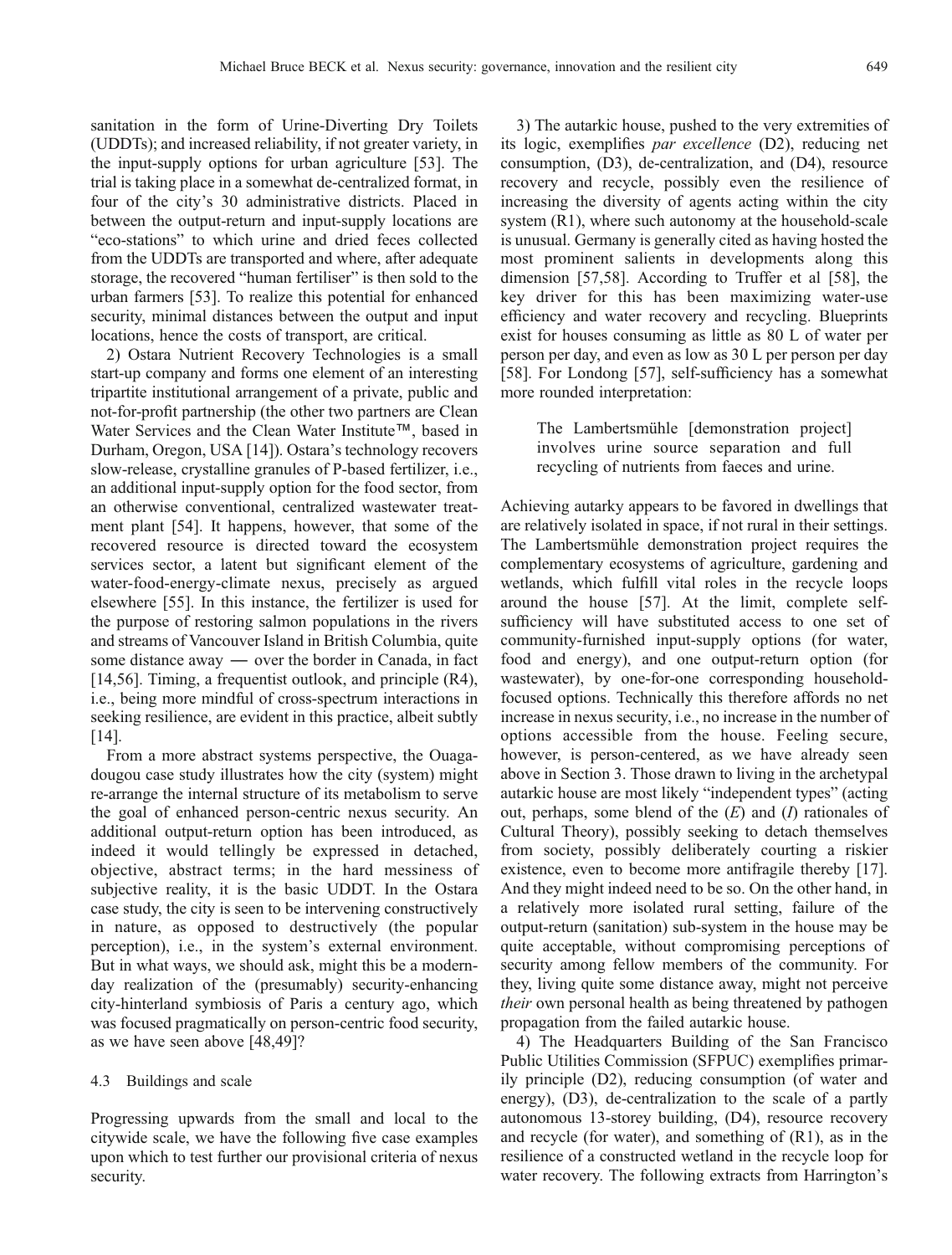[\[59\]](#page-16-0) account of the project capture the essence of how nexus security is being enhanced:

Water reuse was a central concern, but we quickly discovered that many decentralized water-reuse technologies were too energyintensive for our building's energy budget. My team proposed that we pursue ecological sanitation methods inspired by wetlands, and challenge ourselves to defy the conventional wisdom that the space such methods demand is too big for dense urban areas.

In our low-energy solution, wastewater treatment, which is usually buried in the basement, is visible  $-$  in the atrium and from the pavements where thousands walk every day. And we've done it in one of the highest-density neighborhoods in one of the highest-density cities in the United States.

The process begins and ends with low-flow toilets.

In spite of the burgeoning autonomy identifiable in this project, security through a multiplicity of output-return options is nonetheless implicit in the following observation [\[59](#page-16-0)]:

[F]iltered solids such as faeces are pumped periodically to the municipal sewage system.

The building cannot be entirely cut free from the customary centralized, citywide arrangement, access to which output-return option is surely retained for reasons of security.

5) The Barclay Tower in New York City illustrates the merits of security and autonomy distinctively (but not solely) through (R4), i.e., being more mindful of crossspectrum interactions. According to a post at Sustaina $bleBusiness.com<sup>1</sup>$  (notably less than 4 weeks before the occurrence of Hurricane-superstorm Sandy):

The next time New York City suffers a blackout, residents of the 58-story Barclay Tower will still have their lights on — thanks to an onsite energy storage system providing 225 kW (kW) of alternative power to the building.

The luxury high rise near the new World Trade Center is using the Joule System, developed by Demand Energy Networks that houses batteries made by C&D Technologies.

Operation of the Tower currently takes economic advantage of the 24-7 cycles in electricity tariffs to store cheaper energy for times of more expensive energy or of no energy input (i.e., failure). In the longer term, however, C&D Technologies plans to exploit the know-how thus gained from tariff-juggling to develop batteries for converting the vagaries (stochasticity) of high-frequency energy inputs, i.e., those of wind and solar radiation, into the comfort (and predictability) of the 24-7 rhythm of the building. Indeed, Glenwood Management, which manages the Barclay Tower, has its eye on exploiting spatial variability, of hedging against failure in but one of several locations (or parts) to enhance security for the whole. The whole here would be the cluster of networked, partially-autonomous buildings (such as the Barclay Tower) across the city. If anything, this would approximate principle (D3), i.e., creating a richer hierarchy to better exploit cross-scale interactions, where the more nexus-secure cluster is higher in the hierarchy than any single building.

6) Westfield Stratford City, London, billed as "Europe's largest urban shopping centre" [[60](#page-16-0)] achieves many of the now demonstrable water and energy savings, not least through security-enhancing access to the additional inputsupply option of rainwater harvesting, i.e., the exercise of principle (D1). Significantly, with respect to food waste, this building complex "is aiming to be 100% recyclable within five years" [\[60\]](#page-16-0). There is even a hint of the complex becoming a force for good [[14\]](#page-15-0) in its local city environment (again, [[60](#page-16-0)]):

Green roofs have been planted ... and have been designed by ecologists to enhance local biodiversity ...

This multi-building sub-system, we might conclude, is intended to enhance the resilience of the larger-scale city system and beyond (given the mobility of the roof's fauna, its bird populations).

7) Moddemeyer's "Whole City" presents an overarching vision of an entire city that would, above all (we assert), celebrate (R2) as first among the otherwise equals of all the attributes of resilience, i.e., the realization of a richer hierarchy within which to exploit cross-scale interactions [\[20,](#page-15-0)[38\]](#page-16-0). Assembled from various parts of his text, this is how resilience through such beneficial crossscale interactions would be brought about [\[38\]](#page-16-0):

The resilience of the cloud computing platform is based on the *global* network of highly interconnected nodes and servers that helps to avoid downtime in local emergency situations. [emphasis added]

At the district scale, planners and urban designers are implementing nested semiautonomous districts [which] work with an

<sup>1)</sup> available online at http://www.sustainablebusiness.com (accessed October 4, 2012)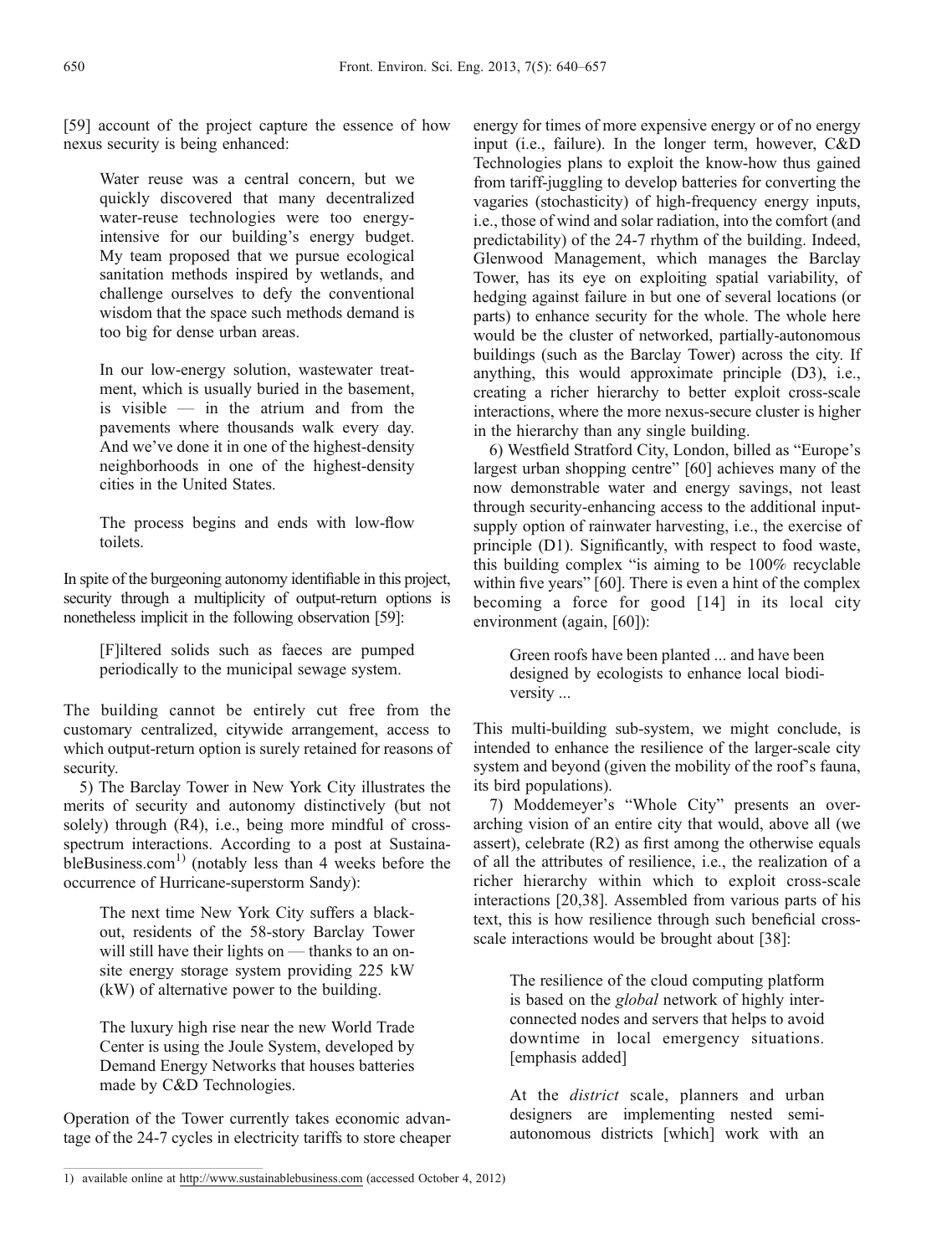astute blend of onsite renewable strategies, semi-closed loops for water and energy, intelligent operational systems, incorporation of natural systems into the urban fabric, and a design aesthetic that creates memorable places that people want to care for over time. [emphasis added]

At the building scale, green buildings of all kinds such as the Zhome in Issaquah, US, become vital building blocks to the success of these sustainable and resilient districts. [emphasis added]

He cites other case studies illustrating how the whole might eventually be approached from the progressive agglomeration of the nascent resilient parts, notably Hammarby Sjöstad and Värtahamnen port, both in Stockholm, Sweden.

Writing from a largely conceptual perspective, Salingaros [[61](#page-16-0)] substantiates the theoretical underpinnings of Moddemeyer's argument. Indeed, he expands them. For Salingaros (a mathematician-cum-architect), intervening to change the connectivity among a diversity of socioeconomic agents across space in a city would be key. "Living cities have intrinsically fractal properties, in common with all living systems," he argues. They are a system of self-coherent sub-networks within larger-scale self-coherent sub-networks. Each sub-network is selfsimilar and nested, graduating scale by scale up to the level of the city as a whole. Living cities exemplify principles (R1), a diversity of agents, and, in particular, (R2), benefitting from cross-scale interactions.

What we therefore see in this sequence of five case studies, from the autarkic house to the whole city, is nexus security being enhanced through a broad multi-faceted strategy of, first, increasing diversity — through increasing degrees of autonomy at several scales within the city, i.e., creating quasi-autonomous, self-reliant agents and clusters of such agents (where these did not exist before) — and, second, increasing diversity within a progressively more variegated hierarchy. Together, these may hint at the workings of principle (R3), i.e., greater resilience through a tolerance of redundancy, but somewhat coincidentally in these particular case histories, i.e., not by deliberate intent or forethought.

#### 4.4 Green infrastructure

The following are familiar instances of green infrastructure: using trees to provide shade to mitigate urban heat islands; planting green roofs in a manner designed to enhance urban biodiversity (as above, in the case history of the Westfield Stratford City complex); introducing grassy bioswales, ephemeral retention ponds and wetlands to attenuate stormwater runoff (not to mention tidal surges);

and restoring linear, canalized, culverted, urban streams to a meandering, more natural, daylight-receiving condition, again for the purpose of stormwater management. These are all instances of nature being "imported" into the city — instances of incorporating "natural systems into the urban fabric" (as expressed by Moddemeyer [\[38\]](#page-16-0)) — to bestow resilience  $((R1)$  through  $(R4)$ ) upon various aspects of the behavior of the city. Perhaps more accurately, they seek to restore the natural capital and ecosystem services of the landscape to conditions approximating those prior to the city's initial occupation of that landscape [\[14](#page-15-0)[,62\]](#page-16-0).

They are also motivated in significant part by the threatening insecurity of climate change and climate variability. Thus we have the following case study in green infrastructure to assess.

8) The Mayesbrook Park in the London Borough of Barking and Dagenham has been "designed to produce the UK's first climate change adaptation public park" [[40](#page-16-0)]:

The restoration of an urban river within a barren park landscape is also a good example of an approach that combines flood storage, biodiversity enhancement and adaptation to climate change within a city environment.

The intention of replacing aging, gray, hard infrastructure for flood management by such softer, green infrastructure is clear [[40](#page-16-0)]:

The Environment Agency [for England and Wales] owns a number of flood management assets on site (sluices, pumps and so on), many of which are reaching the end of their useful lives. This includes a large flood control sluice gate immediately downstream of the lake inlet channel which is controlled automatically at times when high tides and high flows coincide. Flood control mechanisms include telemetry, a pumping station and related infrastructure, which would cost millions of pounds to replace. This creates a further reason to explore other options for management of the Mayes Brook in the Mayesbrook Park.

More specifically, one item of the restoration work is expressed as [\[40\]](#page-16-0):

excavating a one-hectare floodplain around this new winding channel, creating brook and riparian habitat and improving the resilience of the river to climate change

Nothing in this case study is motivated by any principles of diversity insofar as they relate to enhancing nexus security, i.e., (D1) through (D4). Relative to the present gray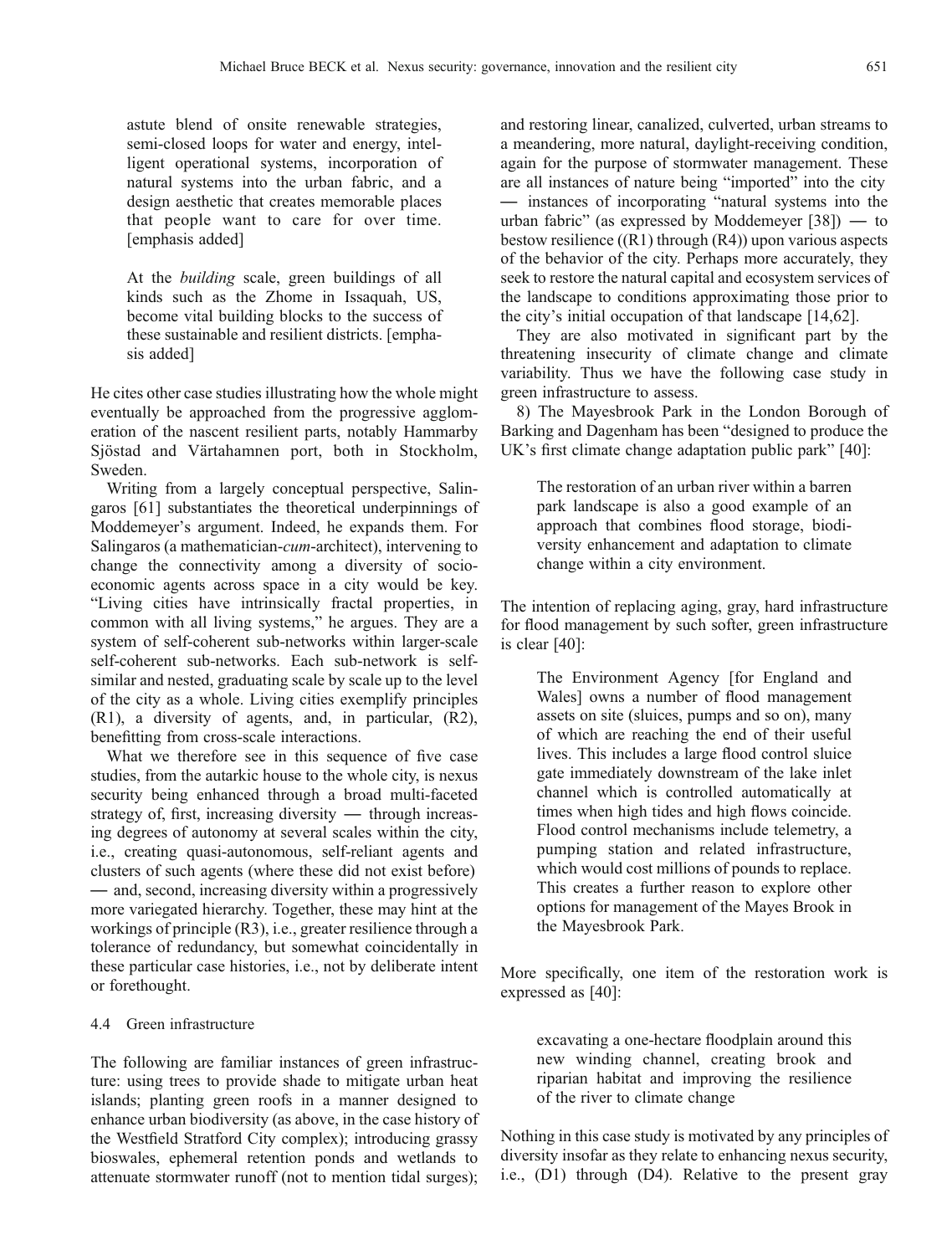infrastructure, the added "provisioning" functions of the ecosystem services sought from this particular piece of green infrastructure — fresh water, food, fiber and fuel — are negligible. No additional input-supply options will be created. In fact, these provisioning functions for the Mayesbrook Park restoration are valued at \$0 per annum. In contrast, those of regulation, including additional flood risk attenuation, are valued at \$44,000 (£28,000) each year; those of supporting services, such as nutrient cycling and wildlife habitat creation, at \$49,000 (£31,000); and the cultural services of recreation and tourism dominate at \$1.4M (£820,000). How we assess any increase (or decrease) in nexus security here is not straightforward, as we shall see.

#### 4.5 Failures and insurance

The Mayesbrook Park case study, along with other examples of contemporary innovations in green infrastructure [\[63,64\]](#page-16-0), may well inject greater resilience into the behavior of the city, but do they increase an agent's awareness and appreciation of nexus security? Does the enhanced security provided by an individual's greater sense of belonging to a community derive from the cultural services so highly valued for the Mayesbrook Park? Some of us may feel more secure knowing of the existence of "hard", "fail-safe" conventional flood defenses, not least in the face of climate change. Others might feel less secure, especially when confronted with the prospect of their neighborhoods being subjected to flooding by design, as it were, in order for society collectively to learn how to cope with increased rates of flooding, hence adaptation toward flood-resilient cities [[39](#page-16-0)]. To paraphrase (and augment) somewhat, the argument in Liao's work on the concept of the flood-resilient city runs as follows.

Climate change and increasing rates of occurrence of extreme meteorological events will render pursuit of the flood-free city prohibitively expensive (if not plain futile). We should therefore embark upon a historic transition toward flood-resilient cities, in which enhanced resilience is to be approached with a three-pronged strategy: first, retention of the often useful, if yet brittle, engineering resilience of the customary, conventional, hard, gray infrastructure of flood defenses; second, progressive recombination of conventional infrastructure with the somewhat more ecologically resilient green infrastructure; and, third, a growing volume of explicit appeals to the ecological resilience of urban communities of people. People have the capacity to continue to function and learn lessons to improve their survival strategies in the face of one flood after another [\[39\]](#page-16-0), now perhaps in the relatively "safe" space of the green infrastructure exemplified by London's Mayesbrook Park. Enhanced nexus security, however, somehow seems starkly incompatible with the

notion of welcoming floods as social learning opportunities.

Such expected failures are known risks to security, as discussed above in shaping principle (D4), which is defined by its attachment to considerations of the divide between normality and abnormality. For two decades insurance companies have been factoring climate change into the formation of everyday insurance policies. Significantly, in a recent "Thought Leadership" piece posted under the ClimateWise 2012 Discussion Group of the Cambridge Sustainability Network — entitled "The Value of Ecosystem Resilience to Insurers" — Ian Kirk, Chief Executive of the South African based Santam Group, has made the following argument: $^{1)}$ 

We produced 3 key findings with significant implications for the insurance industry:

1) Climate changes are driving risks higher 2) Changes to ecological buffering capacity [are] as important as climate change 3) Real risk on the ground is the end result of many factors in a dynamic complex system

These findings point out that human-induced impact on the ability of a given ecosystem to absorb weather events (i.e. its ecological buffering capacity) [has] an equal or greater impact on risk, as compared to future climate change predictions.

On a macro level, this project allowed us at Santam to better understand the system dynamics between risk and resilience in a socio-ecological landscape and the role of the insurance industry in shaping societal behavior. On a micro level, it will eventually impact certain decisions that we make in terms of underwriting and risk exposure.

These "system dynamics" can be subtle, complex, and counter-intuitive [[28](#page-15-0)]. We have argued elsewhere [[9](#page-15-0),[14](#page-15-0)] that enhancing water security through desalination may in time expose more people in rapidly growing coastal cities to the oncoming insecurities of sea-level rise — an unintended consequence of technological innovation. Social learning is always in play as well. Hurricanesuperstorm Sandy, which made landfall along the New Jersey and New York city coasts in October/November 2012, is more and more frequently being referred to as the "new normal", such that one wonders what then might amount to the inevitable "new abnormal".

But there are known risks other than inundation. And addressing nexus security in respect of these too may have

<sup>1)</sup> available online at http://www.climatewise.org.uk/issue-two/ (accessed November 11, 2012)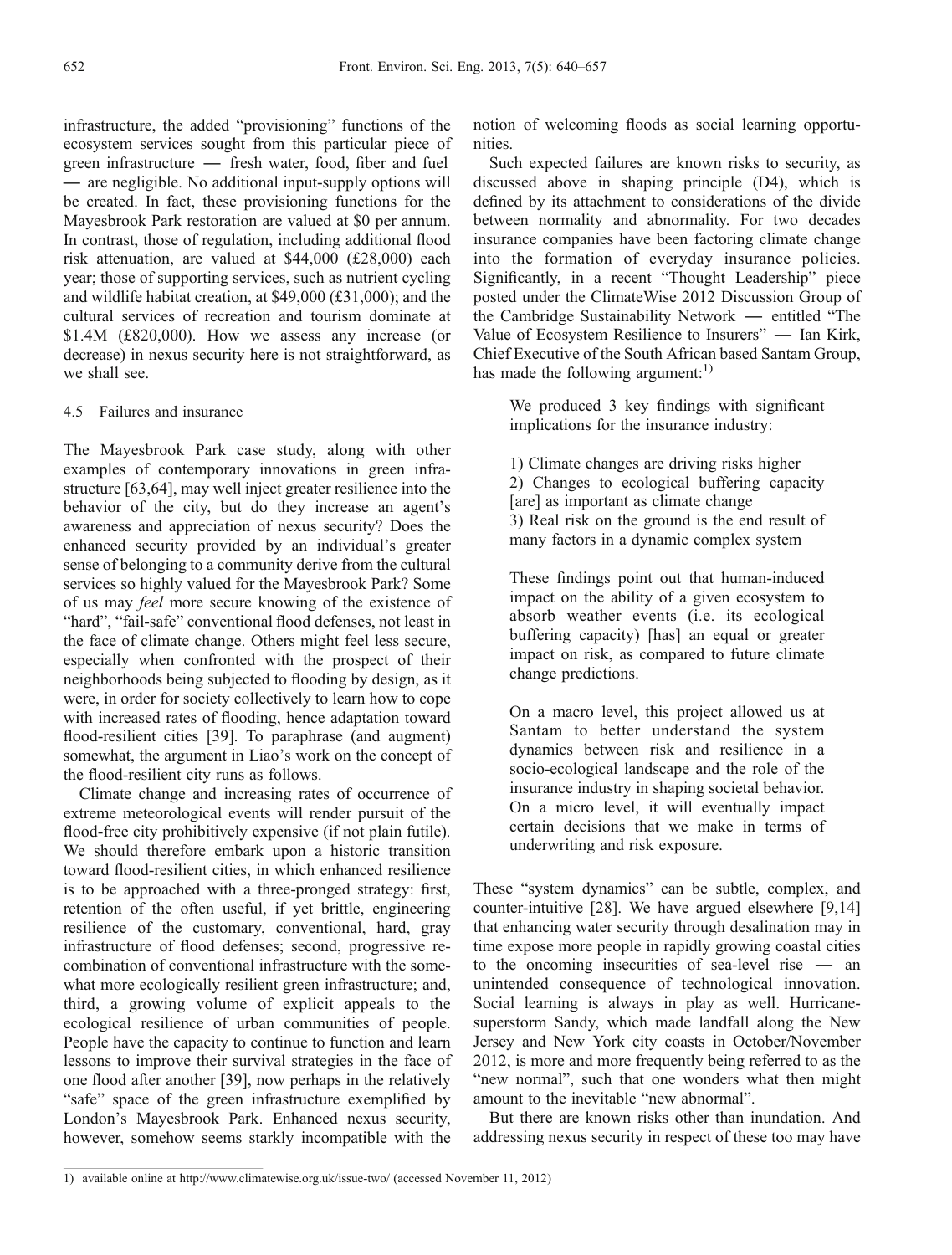unintended consequences. Enhancing security through principle (D3), i.e., the de-centralization of infrastructure and service provision, may induce a counter-productive loss of security. Bringing an output-return option (for wastewater assimilation) ever closer in space to an inputsupply option (for potable water), which is the essence of de-centralization (and the opposite of what has historically secured public health in the city), could risk the insecurity of enhanced pathogen propagation, especially in the event of failure in the system. There is an obvious question:

Is one big, very infrequent failure in a centralized system of sewerage and wastewater treatment plant better/worse than  $n$  small, frequent failures (where  $n$  may be quite large) in a system of many decentralized wastewater treatment plants?

There is some irony, therefore, in the observations of both Olsson [[65](#page-16-0)] and Truffer et al  $[58]$  $[58]$  — on the role of the information technology  $(IT)$  sector  $-$  in contemplating how to respond to such a question. Indeed, their observations have a bearing on fairness, on the moral position of taking care of one's own wastes, and even on matters of civil liberty [\[66\]](#page-17-0). Here is the nub of the issue. As responsibility for treating household sewage is progressively devolved down to individual, *private* households, overseeing the maintenance of public health increasingly generates a market need and niche for "remote professional service supervision" [[58](#page-16-0),[65](#page-16-0)], presumably because some individuals cannot be trusted to take care of their own wastes on a 24-7 basis (see also [\[14\]](#page-15-0)). Progressive decentralization of the physical, civil engineering infrastructure of the city, it is suggested, should go hand-in-hand with the creation of a progressively centralized and automated (virtual, IT) control-engineering infrastructure.

Tenuous empirical evidence suggests that (in very simple terms) the following are the "observed" (i.e., conjectured) probabilities of disease/infection propagation due to failures in a wastewater treatment system (based on [\[67\]](#page-17-0)):

The probability of a {small number of infected people, given a centralized (large) wastewater system} is greater than the probability of a {small number of infected people, given a decentralized (small) wastewater system}

yet

The probability of a {large number of infected people, given a decentralized (small) wastewater system} is greater than the probability of a {large number of infected people, given a centralized (large) wastewater system}

How shall we incorporate such considerations into any analysis of whether nexus security is likely to be enhanced

by retrofitting buildings for semi-autonomy with respect to wastewater handling (as indicated above), without compromising the hard-won security of public health in the city, itself the very basis of livable and sustainable cities in the first place?

## 5 Cities, their hinterlands, and nexus security

Taking stock of our qualitative assessments of contemporary examples of innovations that have a bearing on nexus security from the perspective of the city, we should ask now: what, if anything, does enhanced nexus security in the city, and the city's demands on supplies from elsewhere — perhaps from well outside the city imply for security overall, and in particular, with respect to the city and its rural-agricultural hinterland and the city in the context of globalization? Our assessments in this paper have been conducted from the perspectives of the human environment (Section 3) and built environment (Sections 4), both essentially from *within* the city. Yet these are just two of the three compositional elements of a coupled human-built-natural system, where the natural environment self-evidently lies largely outside the city, typically in a watershed. In the framework of a Multi-sectoral Systems Analysis (MSA) [[11](#page-15-0)[,47\]](#page-16-0), for instance, our computational studies of urban metabolism have naturally and necessarily included the broader domain of the coupled city-watershed system, e.g. the Atlanta-Chattahoochee case study noted above. In fact, this MSA includes an account of the metabolism of the forestry sector, since it is such an important feature of land cover in the Upper Chattahoochee watershed surrounding Atlanta.

The following provisional observations are offered in response to our question. Cities, we surmise, are likely to become more resource efficient and more self-sufficient, i.e., less dependent on the outside world, if albeit marginally so (on a per capita basis for urban dwellers). On the first account, cities ought to be able to succeed in becoming more efficient in their metabolism of resources, through drawing in proportionately less from outside and recycling more within the city. Taken together, this would constitute a reduction in per capita demand on the rest of the world's resources. On the second account, cities may achieve greater self-sufficiency in three ways: through recycling, including the mechanism of urban farming; through better harvesting across the urban landscape of the incidental (external) resource/supply inputs of wind, precipitation and solar radiation; and through the creation of "storage", i.e., the capacity to have access to resources when otherwise access might be denied, e.g., storage of electricity-providing capacity in the absence of a connection to the electricity grid. Wood sheds and coal cellars, which once provided energy security, have disappeared from the cities of the Global North. Today we look toward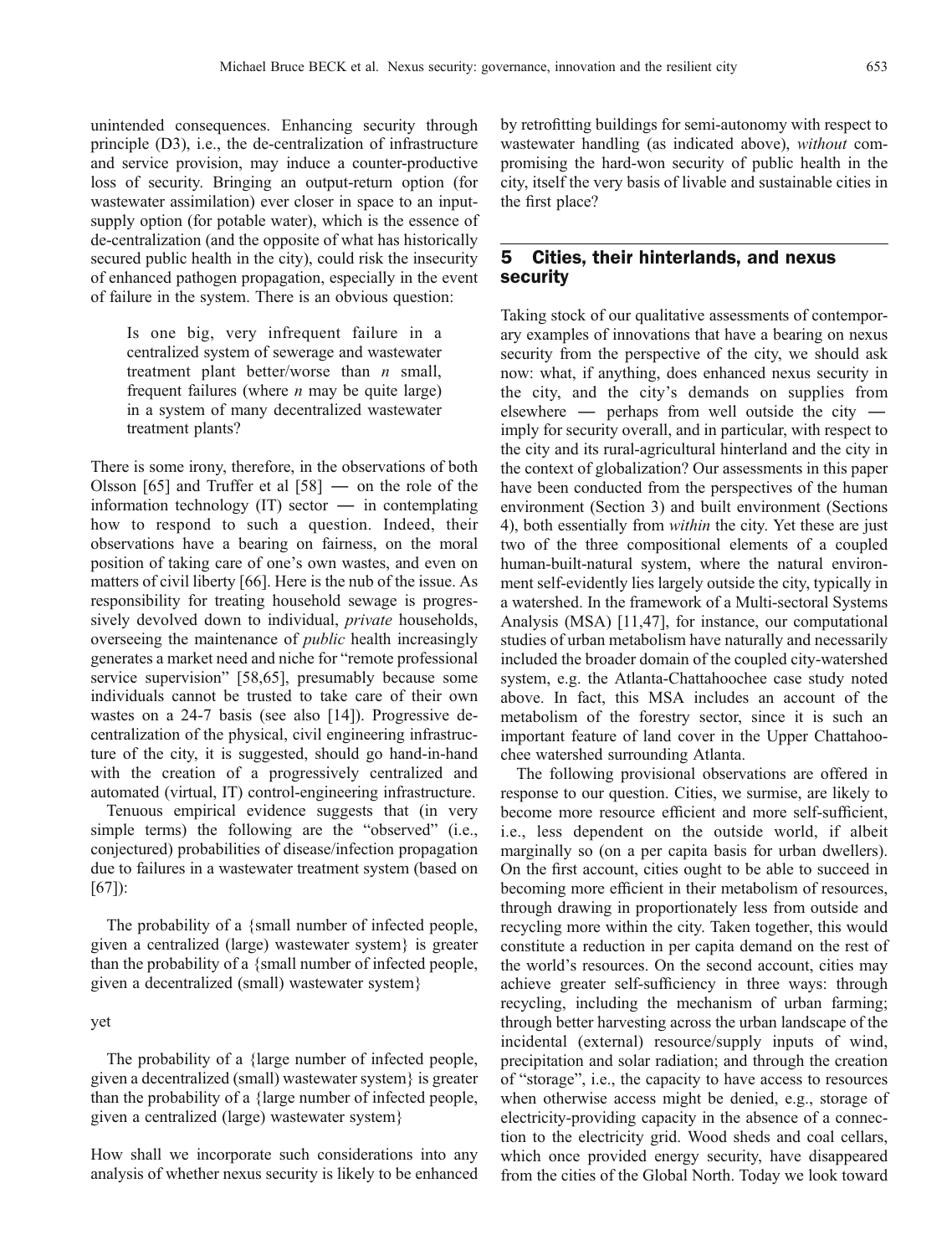storage in the form of batteries. With such strategic shifts over the decades and centuries in predominant fuel forms, the long view of history must also be introduced into gauging progression toward (or away from) overall security. This view should accompany the wider overarching perspective of the city and its watershed-hinterland as a coupled human-built-natural system.

The concept of a city's "hinterland" dates back to the early 1800s [[68](#page-17-0)]:

[It] was coined to describe [those] surrounding rural territories shaped by the urban demand for food, energy and materials and by the services offered in return by the city.

The evolving nature of the driver of globalization has in recent decades come to challenge the applicability of this self-evident city-hinterland nexus [\[68\]](#page-17-0):

[T]here has been an increasing trend toward considering cities as the nodes of a global network of trade exchanges.

From the perspective of nexus security  $-$  as improved simply along the dimension (D1), a diversity of supply options — one might propose that benefitting from all three elements of city self-sufficiency, city-hinterland connectivity, and city-global connectivity, ought to be a good thing, in principle (at least for the city). Except that moving upwards along one dimension of security may entail progressing downwards along another. A conspicuous example here is the increasing C-energy footprint of the transport required to facilitate increasingly remote connectivity and the increasing exposure of city metabolism to the reliability and security of that transport system. In particular, from their analysis of cities of the Global North, specifically with respect to the revival (or not) of the city-hinterland symbiosis, Billen et al suggest [[68\]](#page-17-0): that access of the city to water was and is a local matter; food security seems more a function of both hinterland and global connectivity; while energy supply rests today on connections extending into places far distant from the city. In the case of Paris, for example, the "average supply distance" for energy was 200 km in 1800 (for wood as the predominant fuel), 270 km in 1870 (with access to more remote coal basins), and 3850 km in 2006 [\[69](#page-17-0)].

The relationship between the city and the rest of the world is neither constant nor entirely somehow "selforganized". Policy interventions, and their equivocal economics [[5\]](#page-15-0), matter. And to Marsden and Sonnino [\[70\]](#page-17-0) they matter for reasons of health and wellbeing and should preferably imply a deliberate revival of the city-hinterland relationship:

National and sectoral policies ... are becoming less relevant in dealing with [the 'double

burden' of obesity and hunger] — which, to a significant extent, have been caused by global policies that have placed too much emphasis on the production of (rather than access to) food ...

In this context, a growing number of cities around the world are devising their own placebased solutions to the current security and sustainability crisis, largely (although not exclusively) through urban food strategies that aim to forge new alliances between food consumers and producers and between urban centers and their surrounding hinterlands.

Historically, these authors tell us [[70](#page-17-0)], letters between Marx and Engels in the 19th century revealed the former's concern for ecological disruption (as we might now call it), especially through the depletion of soil fertility brought about by the intensification of agriculture in the countryside, itself driven by the ever larger urban settlements themselves the result of the rise of capitalism. Significantly, the ensuing separation of functions, between city and countryside, has been referred to as the "metabolic rift" ([[70](#page-17-0)], citing others).

If the city-hinterland relationship were to be revived, thereby bringing greater attention to the role of natural systems in the hinterland (as Krchnak et al propose [55]), nexus security might then be more clearly discerned as a function of coupled human-built-natural systems. If this were so, the following closing remark should be made. Holling [\[16,29](#page-15-0)] derived his understanding of the allimportant property of ecological resilience from observing the behavior of natural environments. Thompson [[28](#page-15-0)] has mapped this insight, on a one-to-one basis, across to the behavior of the human environment. A similar description of ecological resilience in the built environment has yet to be fully articulated. If and when it is, ecological resilience in the behavior of each of the three environments, we assert, should be mutually reinforcing and benefit tangibly the resilience, and hence security, of the coupled whole. And this would be to serve in large part what is meant by city-watershed or city-hinterland symbiosis.

# 6 Conclusions

The assessment of nexus security provided in this paper has been carried out within the wider setting of our ongoing studies of governance and technological innovation in the transformation of cities, such that they may become forces for good in the environment [\[14,19](#page-15-0)[,43\]](#page-16-0). In particular, the present assessment builds on the work of Beck and Villarroel Walker [\[7\]](#page-15-0), in its review of nexus security as an extension of water security.

Eight principles (four each for diversity of access and for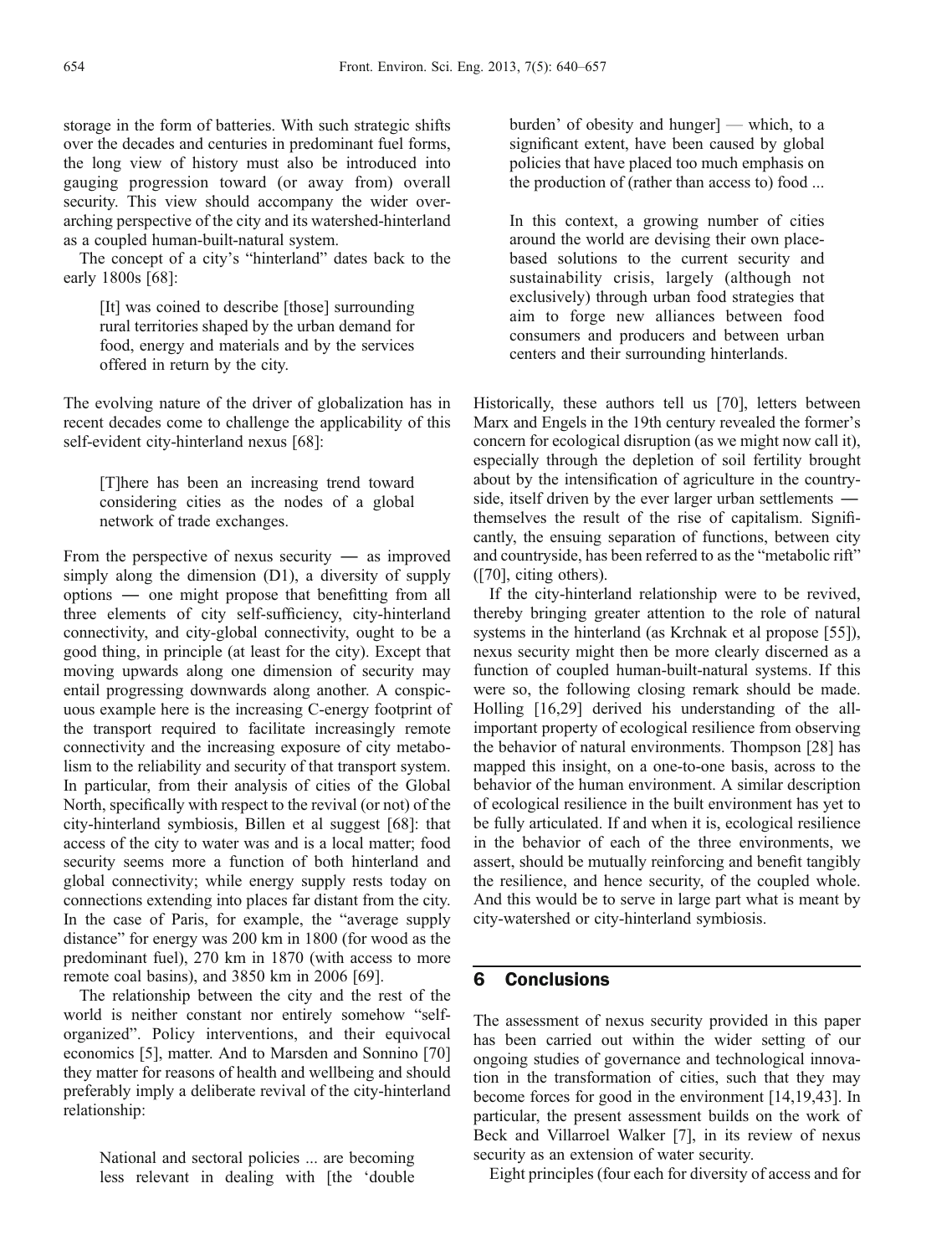<span id="page-15-0"></span>resilience) have been applied in order to structure thinking about eight case studies of urban buildings and infrastructure, which, in their various ways, illustrate progress away from insecurity and toward security. These principles succeed, we conclude, in codifying and understanding past case histories in how nexus security might be enhanced. They point toward how policy interventions and strategies of re-engineering city infrastructure might be framed for the future, if improved security, resilience, diversity of access and sustainability are to be achieved more broadly.

These are early days in the development, review and application of such principles, however. We are very mindful of the elusiveness of achieving operational definitions in these matters and the risks of what we have elsewhere labeled "definition slip", that is [7]: calling for a new word, here "security", "resilience" or "antifragility", out of frustration or ennui in defining — operationally what some might now consider the old word of "sustainability".

Acknowledgements The work on which this paper is based is part of an international, inter-disciplinary network of research — the CFG Network (www.cfgnet.org). CFG was begun in 2006, enabled through the appointment at that time of Michael Bruce Beck as an Institute Scholar at the International Institute for Applied Systems Analysis (IIASA), Laxenburg, Austria. We readily acknowledge this stimulus to our work. Throughout, CFG has been funded by the Wheatley-Georgia Research Alliance Endowed Chair in Water Quality and Environmental Systems at the University of Georgia, in particular, in support of a Graduate Assistantship and now Postdoctoral Fellowship for Rodrigo Villarroel Walker. The freedom of enquiry enabled through this form of financial support has simply been invaluable.

## References

- 1. Cook C, Bakker K. Water security: debating an emerging paradigm. Global Environmental Change, 2012, 22(1): 94–102
- 2. GWP. Towards Water Security: A Framework for Action. Stockholm: Global Water Partnership, 2000
- 3. Grey D, Sadoff C W. Sink or swim? Water security for growth and development. Water Policy, 2007, 9(6): 545–571
- 4. Rijsberman F R.Water scarcity: fact or fiction? Agricultural Water Management, 2006, 80(1–3): 5–22
- 5. Whittington D, Sadoff C W, Allaire M. The economic value of moving toward a more water secure world. TEC Background Paper No 18. Stockholm: Technical Committee (TEC), Global Water Partnership, 2013
- 6. Falkenmark M. The massive water scarcity now threatening Africa — why isn't it being addressed? Ambio, 1989, 18(2): 112–118
- 7. Beck M B, Villarroel Walker R. On water security, sustainability, and the water-food-energy-climate nexus. Frontiers of Environmental Science & Engineering, 2013, 7(5): 626–639
- 8. Thompson M. A bit of the other: why scarcity isn't all it's cracked up to be. In: Mehta L, ed. The Limits to Scarcity. Contesting the Politics of Allocation. London: Earthscan, 2010,127–142
- 9. Beck M B, Villarroel Walker R, Thompson M. Smarter urban metabolism: earth systems re-engineering. Proceedings of the ICE-Engineering Sustainability, 2013, 166 (in press)
- 10. Wolman A. The metabolism of cities. Scientific American, 1965, 213(3): 179–190
- 11. Villarroel Walker R, Beck M B. Understanding the metabolism of urban-rural ecosystems: a multi-sectoral systems analysis. Urban Ecosystems, 2012, 15(4): 809–848
- 12. Beck M B, Thompson M, Ney S, Gyawali D, Jeffrey P. On governance for re-engineering city infrastructure. Proceedings of the ICE - Engineering Sustainability, 2011, 164(2): 129–142
- 13. Beck M B. Vulnerability of water quality in intensively developing urban watersheds. Environmental Modelling & Software, 2005, 20 (4): 379–380
- 14. Beck M B. Cities as Forces for Good in the Environment: Sustainability in the Water Sector. Athens, Georgia: Warnell School of Forestry & Natural Resources, University of Georgia, 2011 (online as http://cfgnet.org/archives/587)
- 15. Holling C S. Engineering resilience versus ecological resilience. In: Schulze P, ed. Engineering within Ecological Constraints. Washington, DC: National Academy Press, 1996, 31–44
- 16. Holling C S. Resilience and stability of ecological systems. Annual Review of Ecology and Systematics, 1973, 4(1): 1–23
- 17. Taleb N N. Antifragile. Things that Gain from Disorder. New York: Random House, 2012
- 18. Beck MB.Transient pollution events: acute risks to the aquatic environment. Water Science and Technology, 1996, 33 (2):1–15.
- 19. Beck M B, Jiang F, Shi F, Villarroel Walker R, Osidele O O, Lin Z, Demir I, Hall J W. Re-engineering cities as forces for good in the environment. Proceedings of the ICE - Engineering Sustainability, 2010, 163(1): 31–46
- 20. Peterson G, Allen C R, Holling C S. Ecological resilience, biodiversity, and scale. Ecosystems, 1998, 1(1): 6–18
- 21. Mehta L. The Limits to Scarcity. Contesting the Politics of Allocation. London: Earthscan, 2010
- 22. Geels F. Co-evolution of technology and society: the transition in water supply and personal hygiene in the Netherlands (1850–1930) — a case study in multi-level perspective. Technology in Society, 2005, 27(3): 363–397
- 23. Geels F. The hygienic transition from cesspools to sewer systems (1840–1930): the dynamics of regime transformation. Research Policy, 2006, 35(7): 1069–1082
- 24. WEF. Water Security: The Water-Food-Energy-Climate Nexus. World Economic Forum (WEF) Water Initiative. Washington, DC: Island Press, 2011
- 25. Maslow A H. A theory of human motivation. Psychological Review, 1943, 50(4): 370–396
- 26. Arnstein S R. A ladder of citizen participation. Journal of the American Institute of Planners, 1969, 35(4): 216–224
- 27. Ney S. Resolving Messy Policy Problems: Handling Conflict in Environmental, Transport, Health and Ageing Policy. London: Earthscan, 2009
- 28. Thompson M. Man and nature as a single but complex system. In: Timmerman P, ed. Encyclopedia of Global Environmental Change, Vol 5. Chichester, UK: Wiley, 2002, 384–393
- 29. Holling C S. The resilience of terrestrial ecosystems: Local surprise and global change. In: Clark W C, Munn R E, eds. Sustainable Development of the Biosphere. Cambridge, UK: Cambridge University Press, 1986, 292–317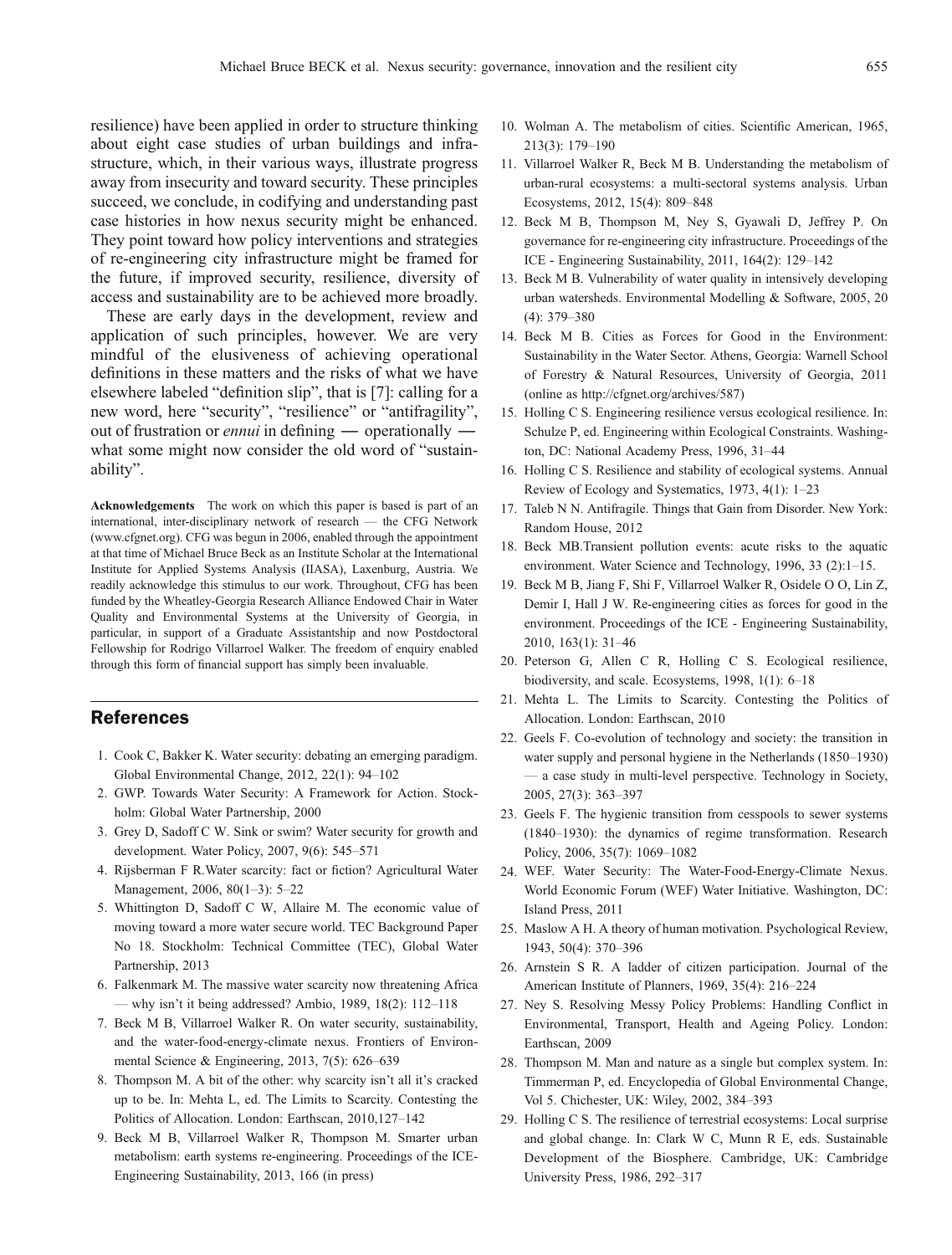- <span id="page-16-0"></span>30. Thompson M. Postscript: engineering and anthropology: is there a difference? In: Brown J, ed. Environmental Threats: Perception, Analysis and Management. New York: Belhaven, 1989, 138–150
- 31. Thompson M, Ellis R, Wildavsky A. Cultural theory. Boulder, Colorado: West View, 1990
- 32. Gyawali D, Dixit A. The construction and destruction of scarcity in development: water and power experiences in Nepal. In: Mehta L, ed. The Limits to Scarcity. Contesting the Politics of Allocation. London: Earthscan, 2010, 233–251
- 33. Calzadilla A, Rehdanz K, Tol R S J. The economic impact of more sustainable water use in agriculture: a computable general equilibrium analysis. Journal of Hydrology, 2010, 384(3–4): 292– 305
- 34. Fine B. Economics and scarcity: with Amartya Sen as a point of departure? In: Mehta L, ed. The Limits to Scarcity. Contesting the Politics of Allocation. London: Earthscan, 2010, 73–91
- 35. Thompson M. Beyond boom and bust. Royal Society of Arts Journal, 2008, (Winter): 34–39
- 36. Ingram D, Thompson M. Eyes wide open: Towards rational adaptability. Wilmott Magazine, 2010, 48 (July): 60–64
- 37. Lietaer B, Ulanowicz R, Goerner S. Options for Managing a Systemic Bank Crisis. Surveys and Perspectives Integrating ENvironment & Society, SAPIENS [Online], 2009, 2 (1). Available online at http://sapiens.revues.org/2747 (accessed April 6, 2009)
- 38. Moddemeyer S. Understanding the nature of change: building resilience into urban life. Water21, 2012, August: 14–18
- 39. Liao K H. A theory on urban resilience to floods: a basis for alternative planning practices. Ecology and Society, 2012, 17(4): 48
- 40. Everard M, Shuker L, Gurnell A. The Mayes Brook restoration in Mayesbrook Park, East London: An Ecosystem Services Assessment. Report. Bristol, UK: Environment Agency, 2011
- 41. Gatzweiler F W. Organizing a public ecosystem service economy for sustaining biodiversity. Ecological Economics, 2006, 59(3): 296–304
- 42. Rittmann B E. The energy issue in urban water management. In: Larsen T A, Udert K M, Lienert J, eds. Source Separation and Decentralization for Wastewater Management. London: IWA Publishing, 2013, 13–27
- 43. Villarroel Walker R, Beck M B. Innovation, multi-utility service businesses and sustainable cities: where might be the next breakthrough? Water Practice & Technology, 2012, 7(5): doi: 10.2166/ wpt.2012.084
- 44. Fussler C. Responsible excellence pays. Journal of Corporate Citizenship, 2004, 16(September): 33–44
- 45. Villarroel Walker R. Sustainability beyond eco-efficiency: A multisectoral systems analysis of water, nutrients, and energy. Dissertation for the Doctoral Degree. Athens, Georgia: University of Georgia, 2010
- 46. Villarroel Walker R, Beck M B. How to re-balance the nitrogen metabolism of the Atlanta-Chattahoochee system? Paper presented at the Georgia Water Resources Conference, Athens, GA, USA. 2011. Available online at http://www.gawrc.org/2011proceedings. html (accessed May 6, 2013)
- 47. Villarroel Walker R, Beck M B, Hall J W. Water and nutrient and energy — systems in urbanizing watersheds. Frontiers of Environmental Science & Engineering, 2012, 6(5): 596–611
- 48. Barles S. Feeding the city: food consumption and flow of nitrogen, Paris, 1801–1914. Science of the Total Environment, 2007, 375(1– 3): 48–58
- 49. Barles S. Urban metabolism and river systems: An historical perspective — Paris and the Seine, 1790–1970. Hydrology and Earth System Sciences Discussions, 2007, 4(3): 1845–1878
- 50. Mihelcic J R, Fry L M, Shaw R. Global potential of phosphorus recovery from human urine and feces. Chemosphere, 2011, 84(6): 832–839
- 51. Schmid Neset T S, Bader H P, Scheidegger R, Lohm U. The flow of phosphorus in food production and consumption — Linköping, Sweden, 1870–2000. Science of the Total Environment, 2008, 396  $(2-3)$ : 111-120
- 52. Drechsel P, Erni M. Analysing the nexus of sanitation and agriculture at municipal scale. Urban Agriculture Magazine, 2010, 23(April): 11–12
- 53. Dagerskog L, Coulibaly C, Ouandaoga I. The emerging market of treated human excreta in Ouagadougou. Urban Agriculture Magazine, 2010, 23(April): 45–48 (available at http://www.ruaf. org; accessed May 6, 2013)
- 54. Force J. The ultimate recycling. Treatment Plant Operator, 2011, September: 12–17
- 55. Krchnak K M, Smith D M, Deutz A. Putting nature in the Nexus: Investing in natural infrastructure to advance water-energy-food security. Background paper for stakeholder engagement process, Bonn2011 Conference: The Water, Energy and Food Security Nexus. The Nature Conservancy, Arlington, Virginia
- 56. Pellett K. Salmon river watershed enrichment for fish habitat restoration. Report (Project # 09.CBR.03). Nanaimo, British Columbia: British Columbia Conservation Foundation, 2010
- 57. Londong J. Practical experience with source separation in Germany. In: Larsen T A, Udert K M, Lienert J, eds. Source Separation and Decentralization for Wastewater Management. London: IWA Publishing, 2013, 423–430
- 58. Truffer B, Binz C, Gebauer H, Störmer E. Market success of on-site treatment: A systemic innovation problem. In: Larsen T A, Udert K M, Lienert J, eds. Source Separation and Decentralization for Wastewater Management. London: IWA Publishing, 2013, 209– 223
- 59. Harrington E. Building a coastal wetland in the heart of a city. Nature, 2012, 486(7402): 189
- 60. Fitzpatrick C. Sustainable shopping at London's Westfield Stratford city. Water21, 2012, February: 18
- 61. Salingaros N A. Principles of Urban Structure. Amsterdam: Techne Press, 2005
- 62. Crutzen P J, Beck M B, Thompson M. (2007) Cities. Blue Ribbon Panel on Grand Challenges for Engineering, US National Academy of Engineering. Available, online at http://www.engineeringchallenges.org/cms/7125/8602.aspx (accessed May 6, 2013)
- 63. D'Arcy B. SUDS mania in Tasmania: leading the way in sustainable urban drainage. Water21, 2012, February: 34–36
- 64. Force J. Treepeople spreads the word on sustainable stormwater management. Water21, 2012, February: 28–30
- 65. Olsson G. The potential of control and monitoring. In: Larsen T A, Udert K M, Lienert J, eds. Source Separation and Decentralization for Wastewater Management. London: IWA Publishing, 2013, 179–